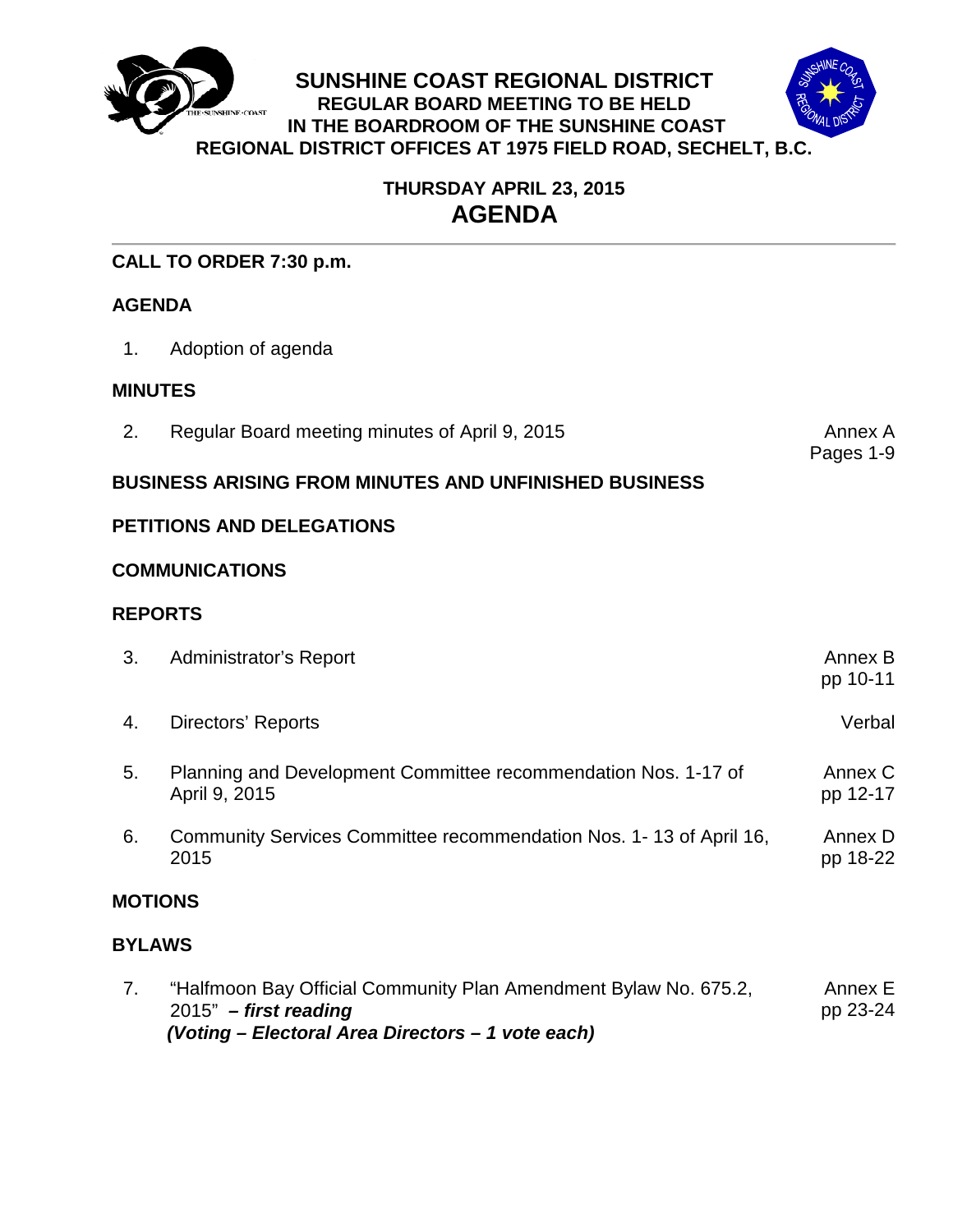| "Sunshine Coast Regional District Zoning Amendment Bylaw No. | Annex F |
|--------------------------------------------------------------|---------|
| $310.160$ , $2015"$ – first reading                          | p 25    |
| (Voting – Electoral Area Directors – 1 vote each)            |         |

## **NEW BUSINESS**

## **IN CAMERA**

THAT the public be excluded from attendance at the meeting in accordance with Section 90 (1) (a) and (k) of the Community Charter – "personal information about an identifiable individual…" and "negotiations and related discussions respecting the proposed provision of a municipal service…".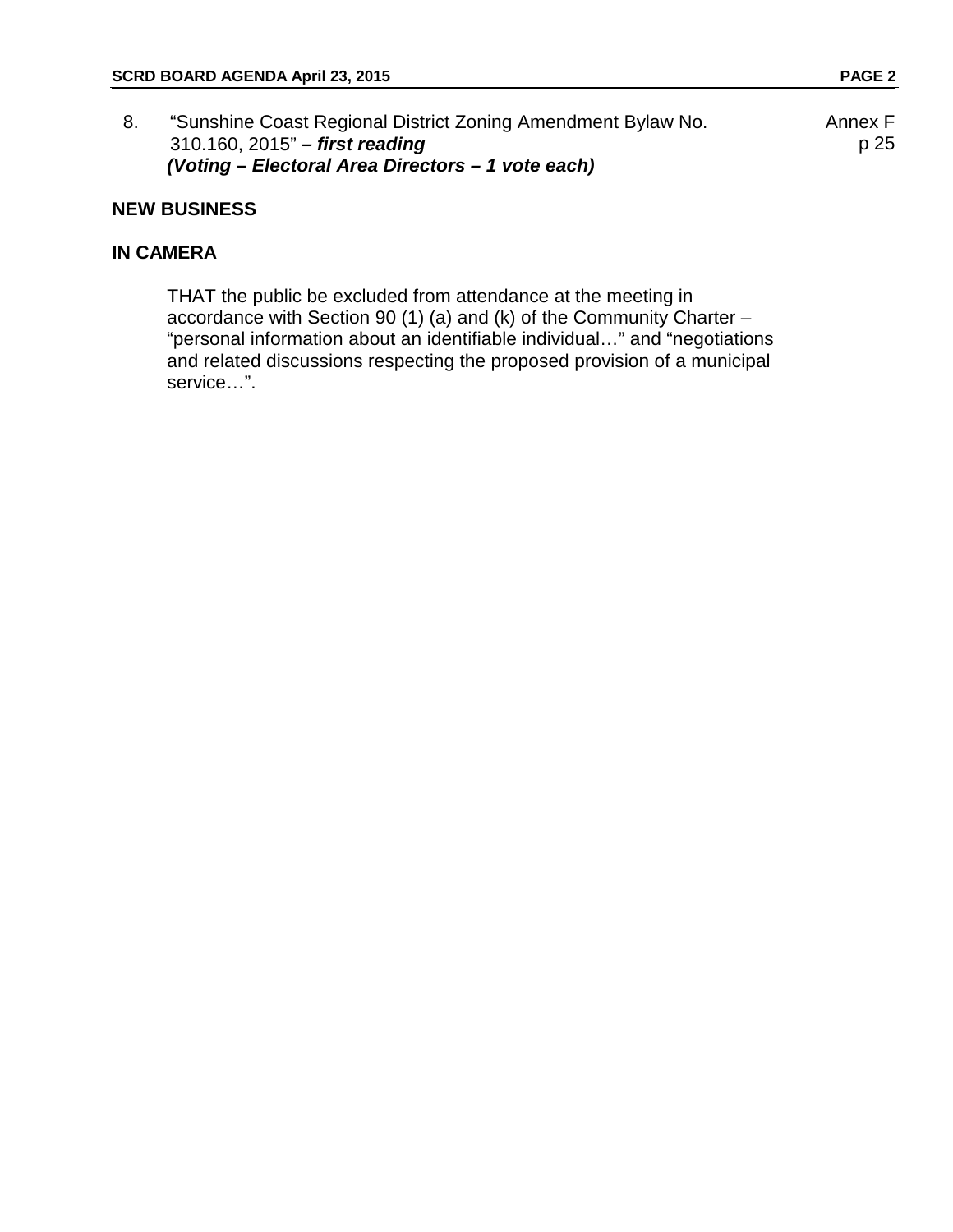# **UPCOMING MEETING DATES (TO MAY 31, 2015)**

| Special Corporate and Administrative Services Committee | April 20 at 1:00 p.m.  |
|---------------------------------------------------------|------------------------|
| (Library)                                               |                        |
| Area E Advisory Planning Commission (APC)               | April 22 at 7:00 p.m.  |
| <b>Special Community Services Committee</b>             | April 23 at 10:45 a.m. |
| <b>Regional Hospital District</b>                       | April 23 at 1:00 p.m.  |
| <b>Corporate and Administrative Services Committee</b>  | April 23 at 1:30 p.m.  |
| <b>Regular Board</b>                                    | April 23 at 7:30 p.m.  |
| Area D Advisory Planning Commission (APC)               | April 27 at 7:00 p.m.  |
| Agricultural Advisory Committee (AAC)                   | April 28 at 3:30 p.m.  |
| Area B Advisory Planning Commission (APC)               | April 28 at 7:00 p.m.  |
| Area F Advisory Planning Commission (APC)               | April 28 at 7:00 p.m.  |
| Area A Advisory Planning Commission (APC)               | April 29 at 7:00 p.m.  |
| Special Planning and Development Committee (Hillside)   | April 30 at 1:30 p.m.  |
| <b>Policing Committee</b>                               | May 4 at 9:00 a.m.     |
| <b>Transportation Advisory Committee</b>                | May 4 at 10:15 a.m.    |
| <b>Infrastructure Services Committee</b>                | May 7 at 1:30 p.m.     |
| <b>Planning and Development Committee</b>               | May 14 at 9:30 a.m.    |
| Regular Board                                           | May 14 at 7:30 p.m.    |
| Natural Resources Advisory Committee (NRAC)             | May 20 at 7:00 p.m.    |
| <b>Community Services Committee</b>                     | May 21 at 1:30 p.m.    |
| Area D Advisory Planning Commission (APC)               | May 25 at 7:00 p.m.    |
| Agricultural Advisory Committee (AAC)                   | May 26 at 3:30 p.m.    |
| Area B Advisory Planning Commission (APC)               | May 26 at 7:00 p.m.    |
| Area F Advisory Planning Commission (APC)               | May 26 at 7:00 p.m.    |
| Area A Advisory Planning Commission (APC)               | May 27 at 7:00 p.m.    |
| Area E Advisory Planning Commission (APC)               | May 27 at 7:00 p.m.    |
| <b>Corporate and Administrative Services Committee</b>  | May 28 at 1:30 p.m.    |
| <b>Regular Board</b>                                    | May 28 at 1:30 p.m.    |

# **SCRD Board, Committee, and Advisory Committee Meetings**

# **Other SCRD Meetings (Intergovernmental, Public Hearings, Information Sessions)**

| Sunshine Coast Food Policy Council       | April 22 at 7:00 p.m. 1 |
|------------------------------------------|-------------------------|
| Howe Sound Community Forum, Bowen Island | May                     |
| Sunshine Coast Housing Committee         | May 29 at 9:30 a.m.     |

*Please note: Meeting dates are current as of date of printing April 17, 2015*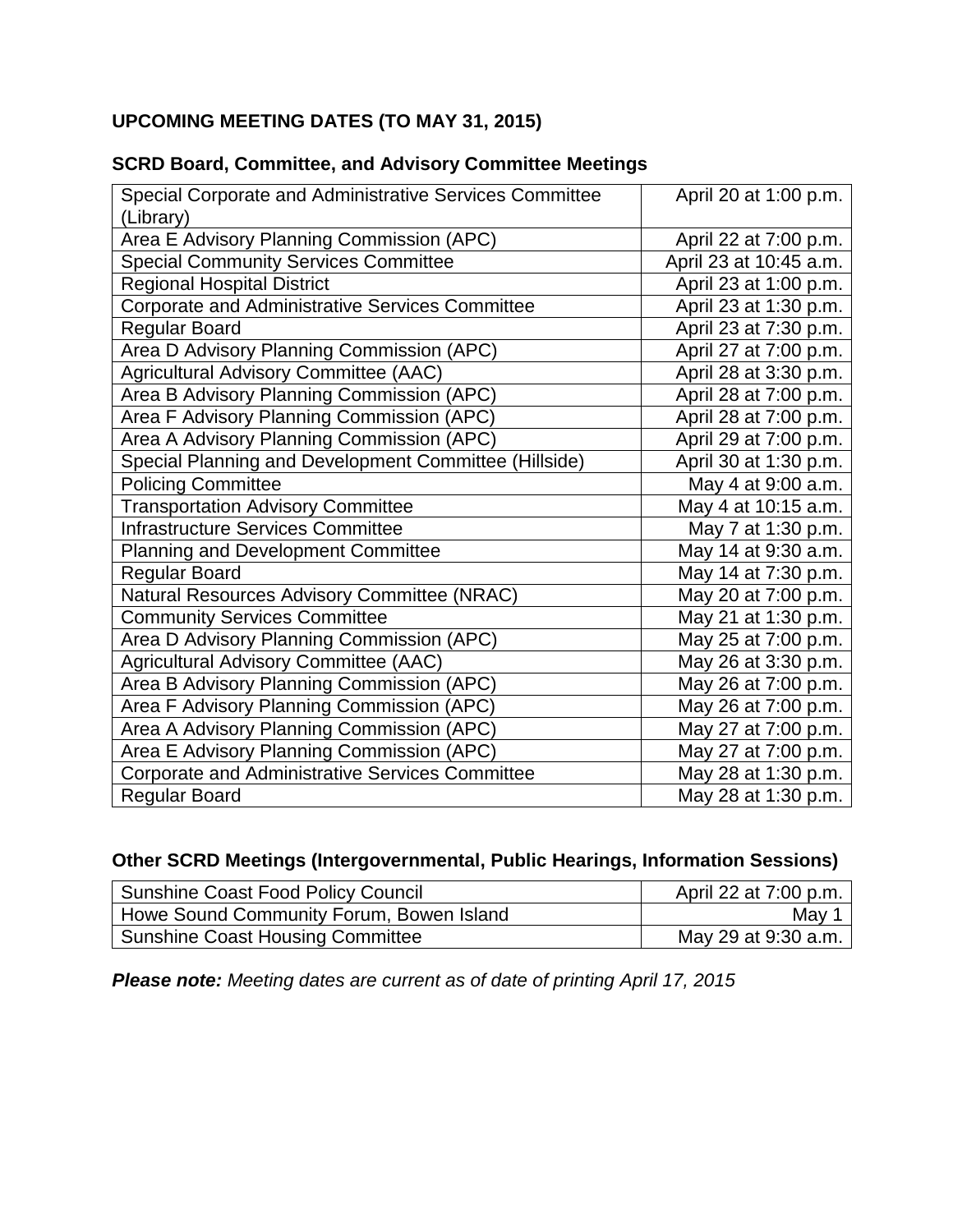<span id="page-3-0"></span>

# **April 9, 2015**

# MINUTES OF THE MEETING OF THE BOARD OF THE SUNSHINE COAST REGIONAL DISTRICT HELD IN THE BOARDROOM AT 1975 FIELD ROAD, SECHELT, B.C.

| <b>PRESENT:</b>      | Chair                                                                                                                                                                                                                                                                       | G. Nohr                                                                                                                      |
|----------------------|-----------------------------------------------------------------------------------------------------------------------------------------------------------------------------------------------------------------------------------------------------------------------------|------------------------------------------------------------------------------------------------------------------------------|
|                      | <b>Directors</b>                                                                                                                                                                                                                                                            | L. Lewis<br>F. Mauro<br>B. Milne<br>S. White<br>I. Winn                                                                      |
| <b>ALSO PRESENT:</b> | Chief Administrative Officer<br>Manager, Legislative Services<br>Treasurer<br>GM, Planning and Development<br>GM, Infrastructure Services<br><b>Chief Building Inspector</b><br>Alternate Director, District of Sechelt<br>Deputy Corp. Officer/Recorder<br>Media<br>Public | J. France<br>A. Legault<br>T. Perreault<br>S. Olmstead<br>B. Shoji<br>P. Preston<br>A. Lutes<br>S. Reid<br>$\mathbf{I}$<br>0 |

# **CALL TO ORDER 1:30 p.m.**

**AGENDA It was moved and seconded** 161/15 THAT the agenda for the meeting be adopted as presented. **CARRIED**

# **MINUTES**

| Minutes | It was moved and seconded                                                            |
|---------|--------------------------------------------------------------------------------------|
| 162/15  | THAT the Regular Board meeting minutes of March 26, 2015 be adopted<br>as presented. |

# **CARRIED**

A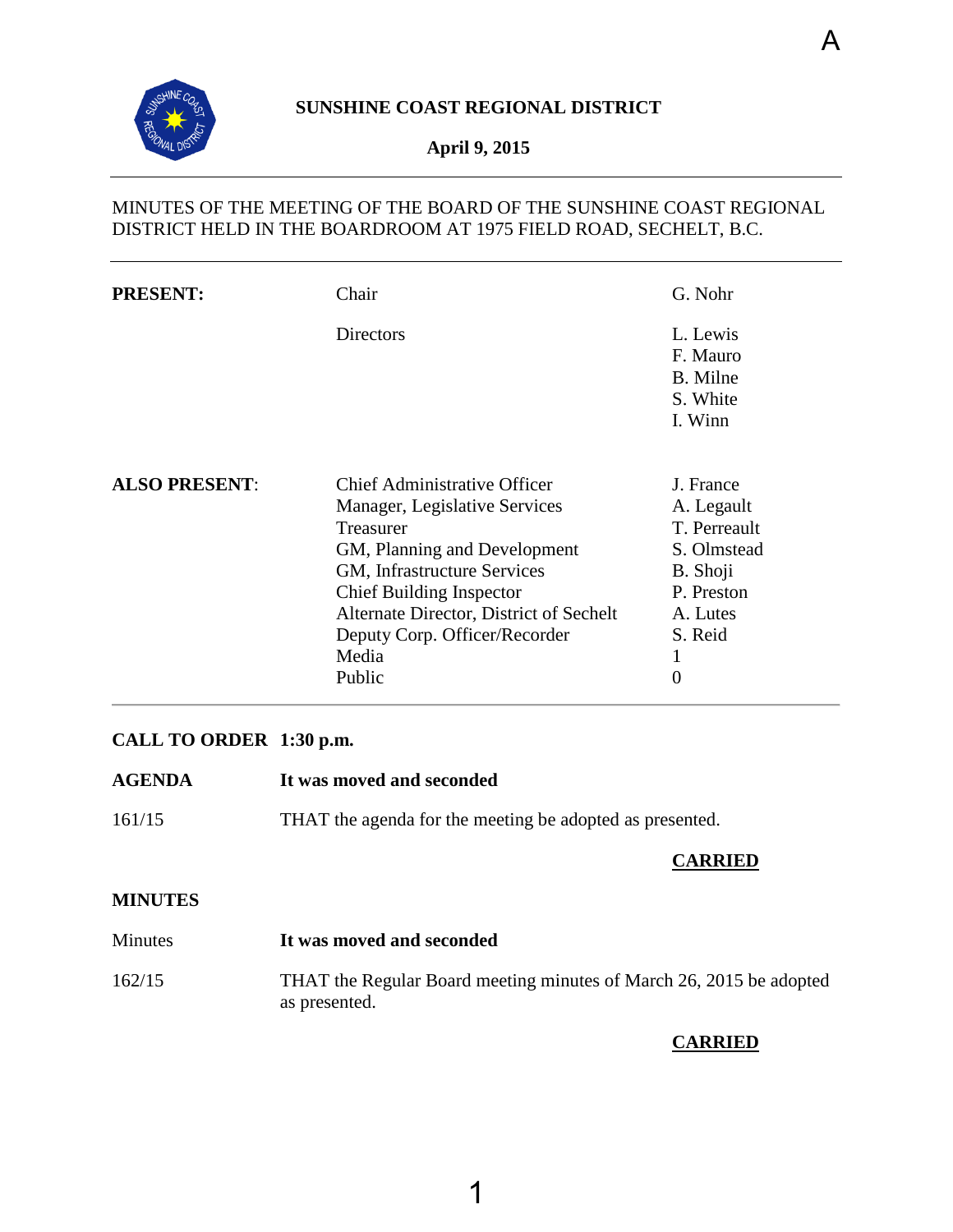| Ports Function | It was moved and seconded                                                                              |
|----------------|--------------------------------------------------------------------------------------------------------|
| 163/15         | THAT the topic of the Ports Function be added to the next Infrastructure<br>Services Committee agenda. |

# **CARRIED**

# **REPORTS**

# **Administrator's Report**

| <b>CAO</b> Report | It was moved and seconded                                   |
|-------------------|-------------------------------------------------------------|
| 164/15            | THAT the Chief Administrative Officer's report be received. |

## **CARRIED**

# **Director's Reports**

*Directors provided a verbal report of their activities.* 

| Corporate | It was moved and seconded                                                                                                                                                                                                                                                                                                     |
|-----------|-------------------------------------------------------------------------------------------------------------------------------------------------------------------------------------------------------------------------------------------------------------------------------------------------------------------------------|
| 165/15    | <b>THAT Corporate and Administrative Services Committee</b><br>recommendation Nos. 1, 3, 5-9, 11 and 13-15 of March 26, 2015 be<br>received, adopted and acted upon as follows:                                                                                                                                               |
|           | <b>Recommendation No. 1</b><br><b>BC Transit Plan Expansion Update</b>                                                                                                                                                                                                                                                        |
|           | THAT the presentation from BC Transit titled "Three Year Operating<br>Budget – Sunshine Coast Transit System" be received;                                                                                                                                                                                                    |
|           | AND THAT the topic of BC Transit's Plan for the Sunshine Coast Transit<br>System be referred to a future Infrastructure Service Committee meeting;                                                                                                                                                                            |
|           | AND FURTHER THAT staff report on requesting a change to legislation<br>in regard to the funding formula with the Ministry of Transportation and<br>Infrastructure to allow the Regional District to proceed with aspects of the<br>Transit Future Plan for the Sunshine Coast.                                                |
|           | <b>Recommendation No. 3</b><br>Gibsons and District Public Library Facility<br>Audit                                                                                                                                                                                                                                          |
|           | THAT the Treasurer's report titled "Gibsons and District Public Library<br>Facility Audit Outcomes" be received;                                                                                                                                                                                                              |
|           | AND THAT a Special Corporate and Administrative Services Committee<br>meeting be scheduled in April 2015 to review all facets of the Gibsons and<br>District Public Library building, including the Gibsons Library Board<br>space redesign, including funding options, and next steps for the<br>immediate repairs required; |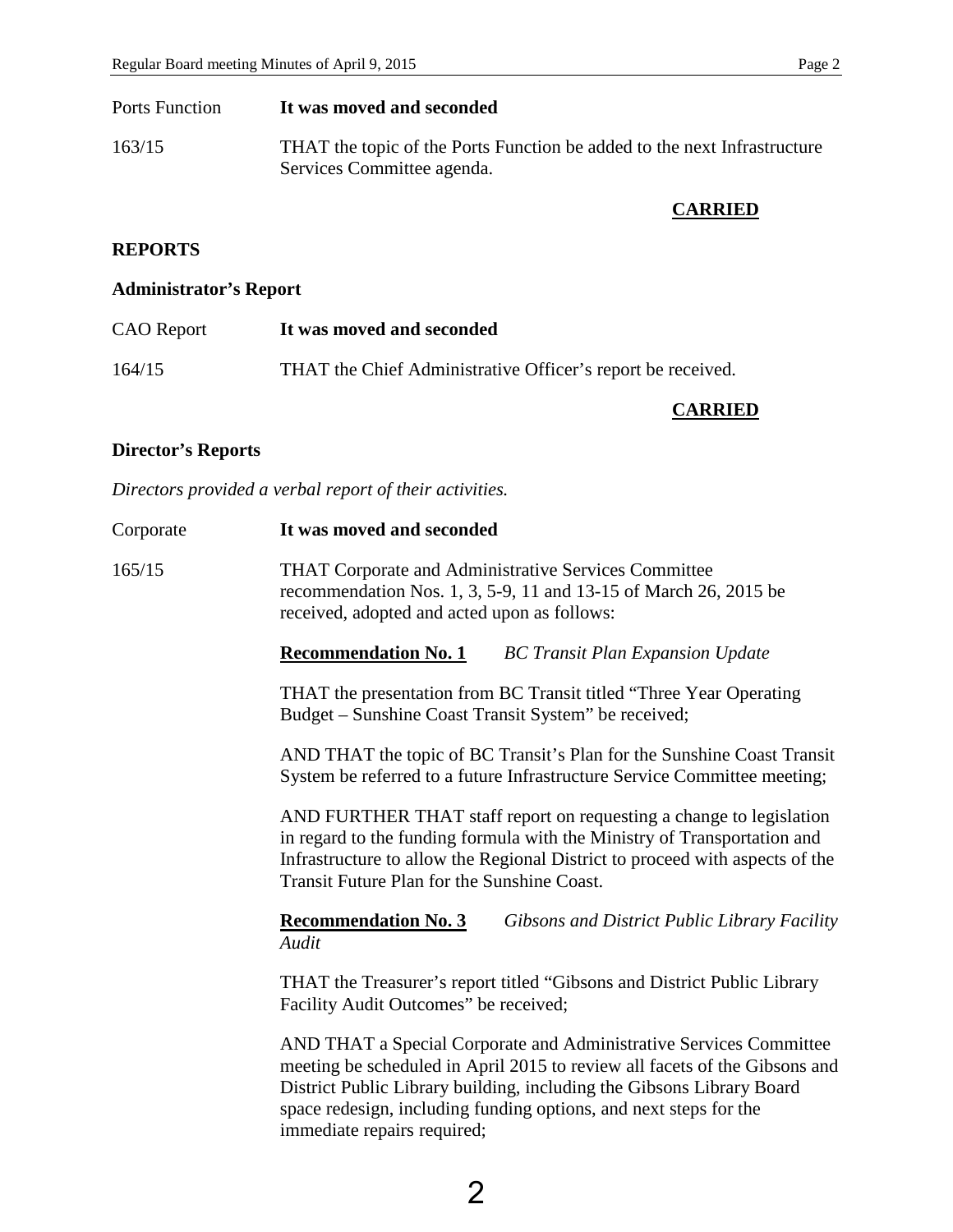165/15 cont. AND FURTHER THAT the Town of Gibsons Mayor and Council be invited to the April 2015 Special Corporate and Administrative Services Committee meeting.

**Recommendation No. 5** *Budget Project Status Report* 

THAT the Chief Administrative Officer's report titled "Budget Project Status Report – March 2015" be received.

**Recommendation No. 6** *New Strategic Plan Reporting on Budgeted Projects*

THAT staff provide options to a future Corporate and Administrative Services Committee meeting for addressing the new Strategic Plan on Budget Proposals and on the Budget Project Status Report.

**Recommendation No. 7** *2014 Energy Efficiency Project Performance* 

THAT the Corporate Energy Manager's report titled "2014 Energy Efficiency Project Performance" be received.

**Recommendation No. 8** *Tetrahedron Road Access Maintenance* 

THAT the Treasurer's report titled "Community Works-Gas Tax for Tetrahedron Access Road Maintenance" be received.

**Recommendation No. 9** *Dakota Ridge Season Pass Options* 

THAT the Parks Planning Coordinator's report titled "Dakota Ridge Season Pass Options" be received;

AND THAT Option #4 – to honour 2014-2015 season passes in the upcoming 2015-2016 ski season be approved.

**Recommendation No. 11** *Contracts Between \$20,000 and \$100,000* 

THAT the Purchasing Officer and Risk Manager's report titled "Contracts between \$20,000 and \$100,000 – to March 8, 2015" be received.

**Recommendation No. 13** *Local Government Leadership Academy – Pursuing Governance Success Forum* 

THAT the correspondence from the Local Government Leadership Academy (LGLA) regarding the 6th Chief Elected Official Forum titled "The Honeymoon is Over! Pursuing Governance Success." be received;

AND THAT this correspondence be referred to the April 2015 Corporate and Administrative Services Committee.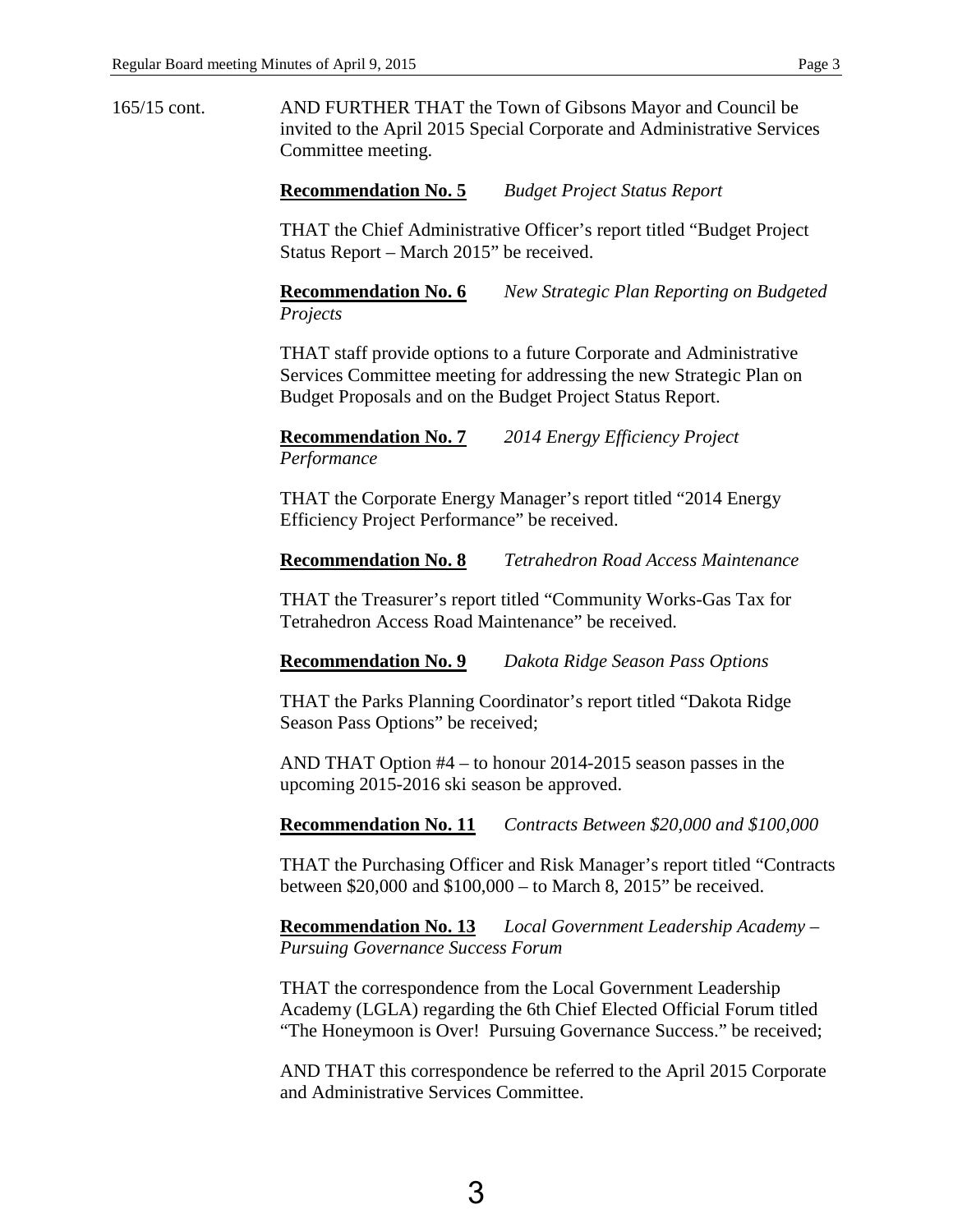165/15 cont. **Recommendation No. 14** *Emergency Management BC – Senior and Elected Officials Workshops*

> THAT the correspondence from Emergency Management BC (EMBC) regarding 2015 Senior and Elected Officials Workshops be received.

**Recommendation No. 15** *Union of British Columbia Municipalities – First Nation Property Tax, Services and Economic Development in British Columbia* 

THAT the correspondence from the Union of British Columbia Municipalities (UBCM) regarding the Professor Robert Bish / Fiscal Realities Report "First Nation Property Tax, Services and Economic Development in British Columbia" be received.

#### **CARRIED**

*Alternate Director Lutes left the meeting at 1:45 p.m. and returned at 1:52 p.m. due to a conflict of interest.*

| Corporate      | It was moved and seconded                                                                                                                                                               |
|----------------|-----------------------------------------------------------------------------------------------------------------------------------------------------------------------------------------|
| 166/15         | THAT Corporate and Administrative Services Committee<br>recommendation No. 2 be received, adopted and acted upon as amended,<br>as follows:                                             |
|                | <b>Recommendation No. 2</b><br><b>Sunshine Coast Golf and Country Club Tax</b><br>Exemption                                                                                             |
|                | THAT the presentation distributed at the meeting titled "Sunshine Coast"<br>Golf and Country Club Permissive Exemption Presentation" dated March<br>26, 2015 be received;               |
|                | AND THAT staff report to a future Corporate and Administrative Services<br>Committee meeting with the current approach and the implications of<br>providing a permissive tax exemption. |
|                | <b>CARRIED</b>                                                                                                                                                                          |
| Infrastructure | It was moved and seconded                                                                                                                                                               |
| 167/15         | THAT Infrastructure Services Committee recommendation Nos. 1-8 of<br>April 2, 2015 be received, adopted and acted upon as follows:                                                      |
|                | <b>Recommendation No. 1</b><br>Proposed BC Ferry Schedule Changes                                                                                                                       |
|                | THAT the Manager Transit and Fleet's report dated March 25, 2015 titled<br>"Proposed BC Ferry Schedule Changes" be received;                                                            |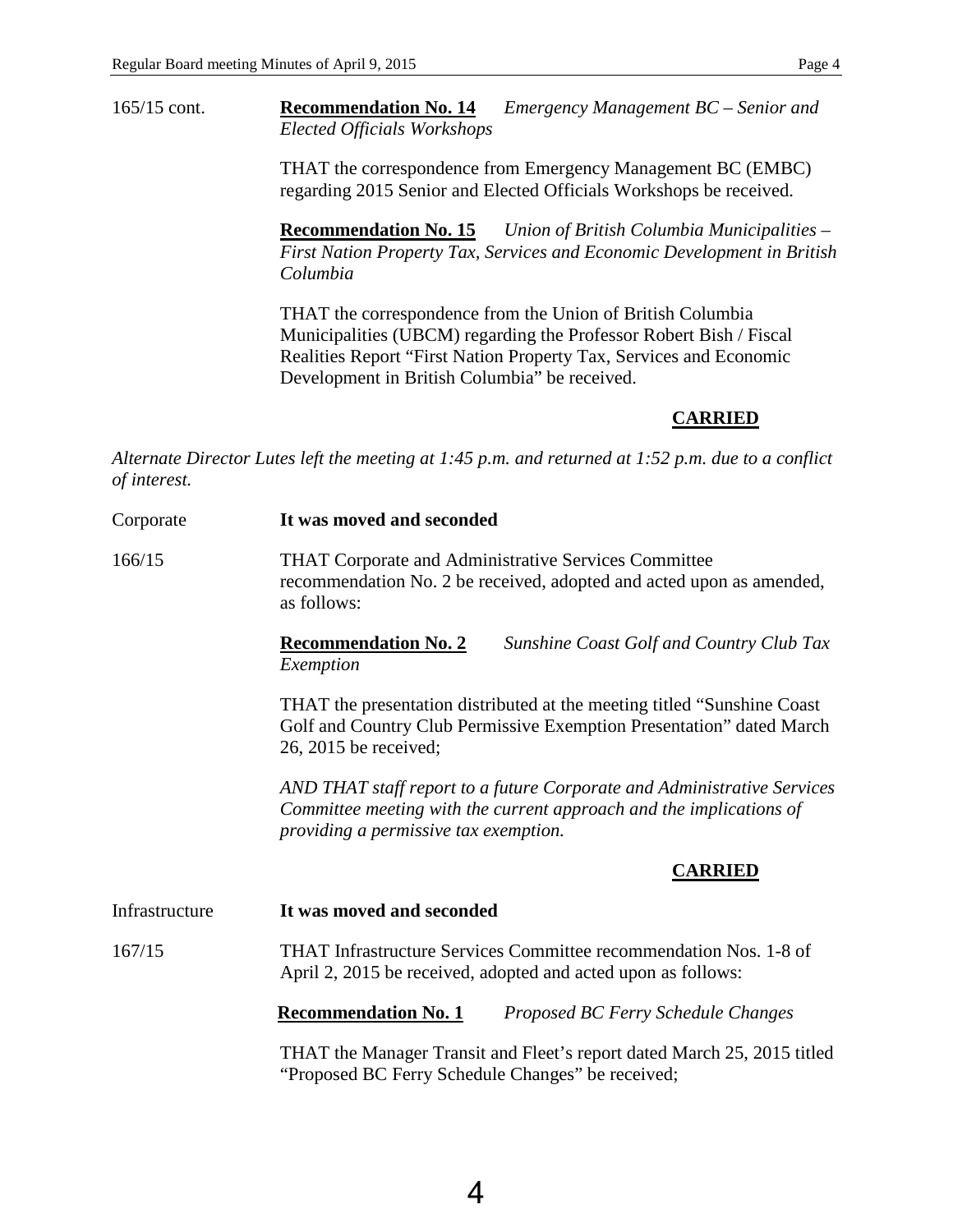167/15 cont. AND THAT the Chair write a letter to BC Ferries reaffirming the need to align the ferry schedule with the Transit schedule in a more timely manner.

#### **Recommendation No. 2** *Water Conservation Program*

THAT the Sustainability and Education Coordinator's report dated March 10, 2015 titled "Water Conservation Program Overview and 2014 Annual Report" be received for information;

AND THAT staff contact the Regional District of Nanaimo to get information on their Watershed Protection Program.

#### **Recommendation No. 3** *Middlepoint Water Supply*

THAT the Manager of Utility Services and General Manager of Infrastructure Services' report dated March 16, 2015 titled "Middlepoint Water Supply Update" be received for information.

**Recommendation No. 4** *Update on AJB Logging in the Chapman Creek Watershed*

THAT the Environmental Technician's report dated March 24, 2015 titled "Update on AJB Logging in the Chapman Creek Watershed" be received for information.

**Recommendation No. 5** *Monthly Report for March 2015* 

THAT the Administrative Assistant's report titled "Monthly Report for March 2015" be received for information.

**Recommendation No. 6** *Transportation Advisory Committee (TAC)*

THAT the Transportation Advisory Committee Minutes of March 2, 2015 be received;

AND THAT the following recommendations therein be acted upon:

*Recommendation No. 3 Follow up January 22, 2015 letter to MoTI* 

*THAT staff follow up with the Ministry of Transportation and Infrastructure (MoTI) regarding the letter sent January 22, 2015 concerning bike lane improvements on Highway 101 at Selma Park Road in order to increase public safety.* 

**Recommendation No. 4** *Excessive speed on North Road and Marine Drive in Hopkins Landing*

*THAT MoTI be requested to study the traffic volumes and speed to and from the ferry terminal along Marine Drive and North Road;*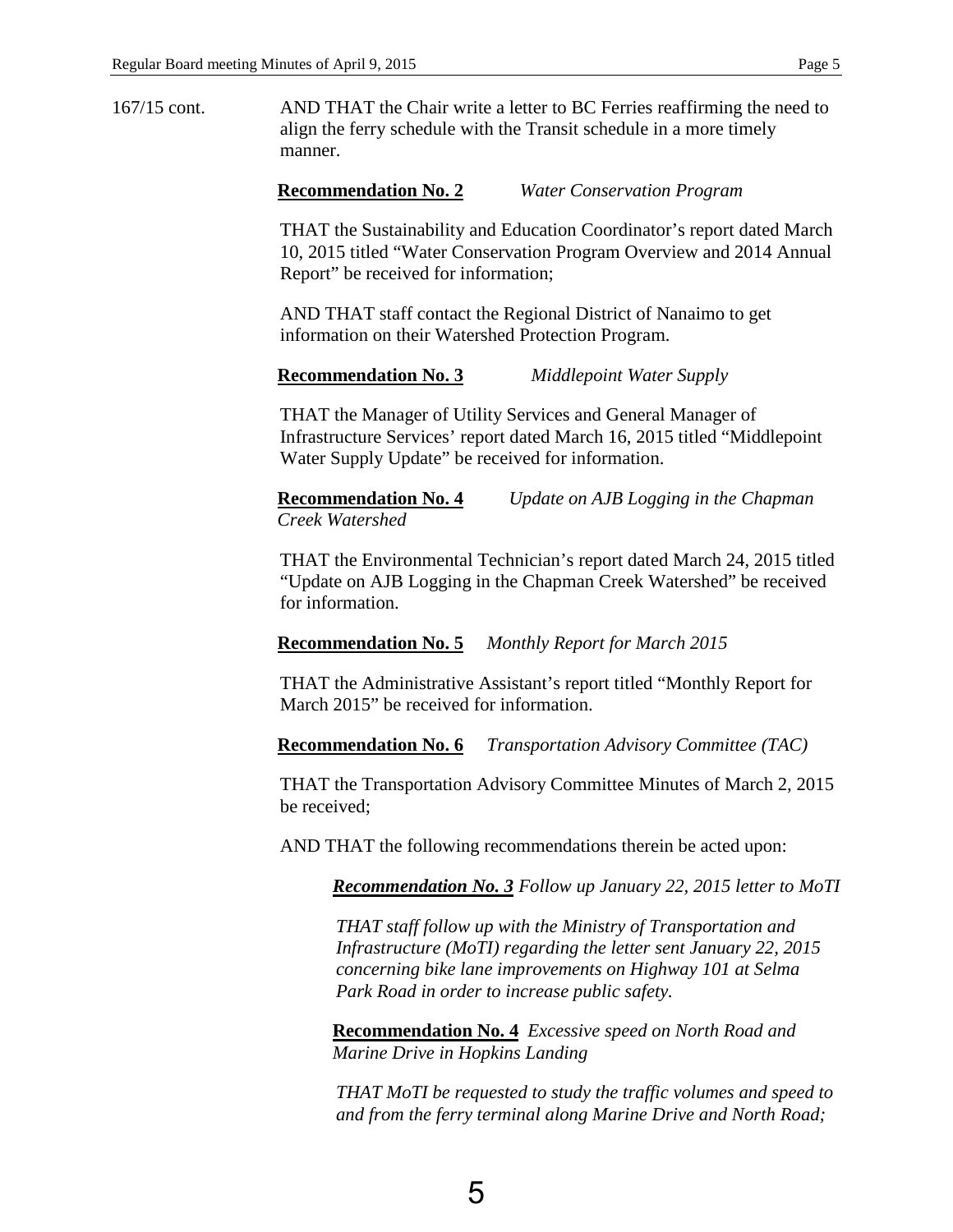| $167/15$ cont.           | AND THAT additional signage and other safety measures be<br>undertaken to improve the safety for motorists and bicyclists on<br>Marine Drive, North Road, Reed Road, and smaller feeder roads.                                           |
|--------------------------|------------------------------------------------------------------------------------------------------------------------------------------------------------------------------------------------------------------------------------------|
|                          | <b>Recommendation No. 7</b><br>Metro Vancouver's Response to Bylaw 280<br>Rejection                                                                                                                                                      |
|                          | THAT the correspondence from Metro Vancouver, dated March 3, 2015,<br>regarding the Update on Metro Vancouver's Response to the Minister's<br>Rejection of Bylaw 280, be received for information.                                       |
|                          | <b>Recommendation No. 8</b><br><b>Environmental Standards Branch</b>                                                                                                                                                                     |
|                          | THAT the correspondence from Coast Waste Management Association,<br>regarding Restructuring within Environmental Standards Branch, be<br>received for information.                                                                       |
|                          | <b>CARRIED</b>                                                                                                                                                                                                                           |
| <b>Special Corporate</b> | It was moved and seconded                                                                                                                                                                                                                |
| 168/15                   | THAT Special Corporate and Administrative Services Committee<br>recommendation No. 1 of April 2, 2015 be received, adopted and acted<br>upon as amended, as follows:                                                                     |
|                          | <b>Recommendation No. 1</b><br><b>Strategic Plan Review</b>                                                                                                                                                                              |
|                          | THAT the Chief Administrative Officer's report titled "Strategic Plan<br>Review" be received;                                                                                                                                            |
|                          | AND THAT the process outlined in the report be followed for the 2015-<br>2018 Strategic Plan;                                                                                                                                            |
|                          | AND FURTHER THAT Strategic Planning sessions be scheduled for May<br>12, June 2, and an additional date to be confirmed for June 2015 with<br>Directors and Senior Managers in attendance, with facilitation provided by<br>John Talbot. |
|                          | <b>CARRIED</b>                                                                                                                                                                                                                           |
| Notice on Title          | It was moved and seconded                                                                                                                                                                                                                |
| 169/15                   | THAT the Building Inspector's report regarding Building Division files<br>requiring placement of a Notice on Title be received;                                                                                                          |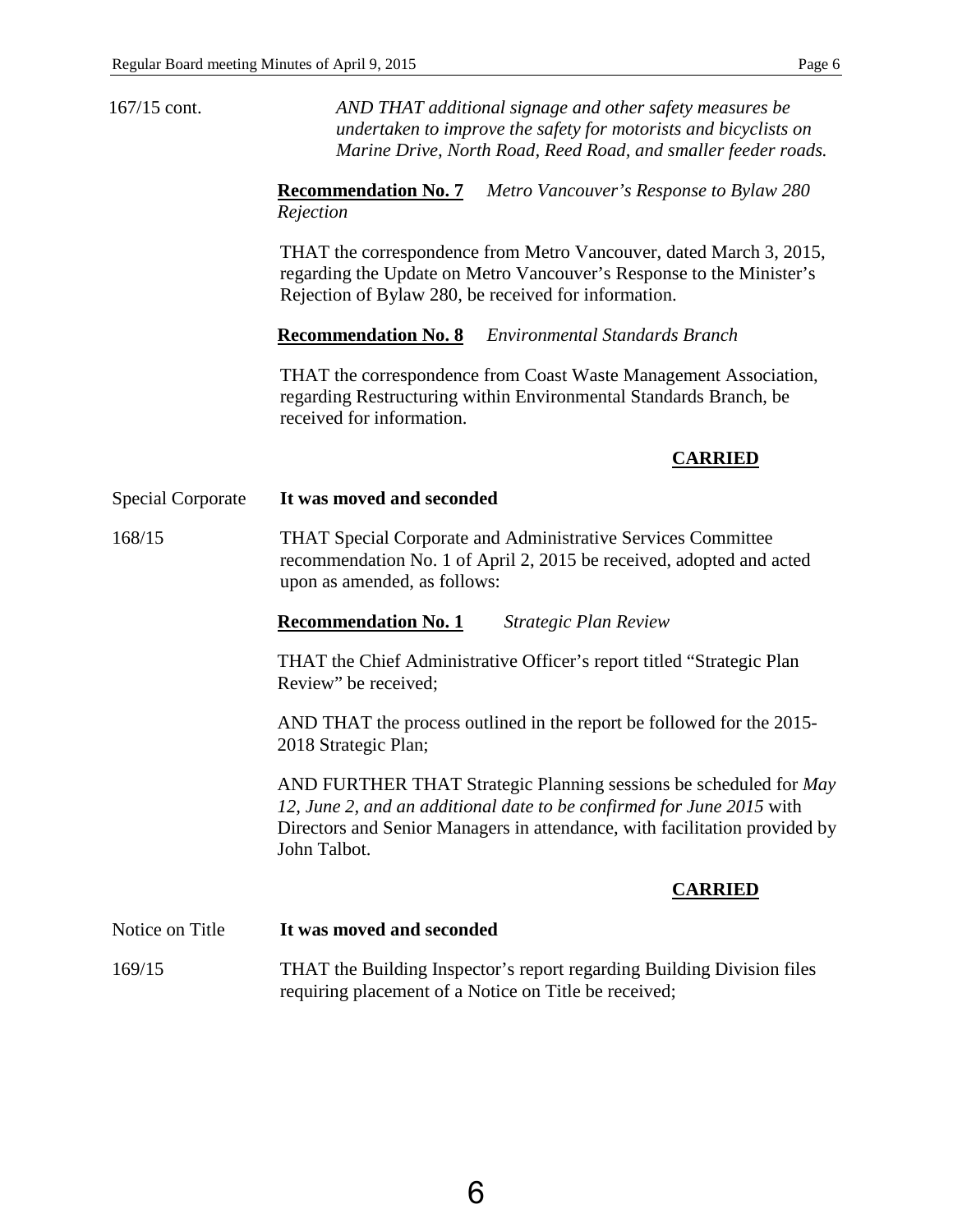| $169/15$ cont. | AND THAT the Manager of Legislative Services be authorized to file a     |
|----------------|--------------------------------------------------------------------------|
|                | Notice at the Land Title Office stating that a resolution has been made  |
|                | under Section 57 of the <i>Community Charter</i> by the Sunshine Coast   |
|                | Regional District Board against title of Lot 36, District Lot 3681, Plan |
|                | LMP21181, Group 1, NWD PID 019-143-320 Electoral Area A.                 |

#### **CARRIED**

## **MOTIONS**

| <b>APC</b> Resignation | It was moved and seconded                                                                          |
|------------------------|----------------------------------------------------------------------------------------------------|
| 170/15                 | THAT the resignation of Alison Sawyer from the Area E Advisory<br>Planning Commission be received. |

## **CARRIED**

#### **BYLAWS**

| Bylaw 310.148 | It was moved and seconded                                                                                                                              |  |
|---------------|--------------------------------------------------------------------------------------------------------------------------------------------------------|--|
| 171/15        | THAT "Sunshine Coast Regional District Zoning Amendment Bylaw No.<br>$310.148$ , $2015$ " be amended as follows:                                       |  |
|               | 1) In section Part B - Amendment, 1 (a), delete the words "are replaced";<br>2) In section Part B - Amendment, 1 (b), delete the words "are replaced". |  |
|               | <b>CARRIED</b>                                                                                                                                         |  |
| Bylaw 310.148 | It was moved and seconded                                                                                                                              |  |
| 172/15        | THAT "Sunshine Coast Regional District Zoning Amendment Bylaw No.<br>310.148, 2015" be read a first time.                                              |  |

# **CARRIED**

*The Board moved In Camera at 1:55 p.m.*

## **IN CAMERA It was moved and seconded**

173/15 THAT the public be excluded from attendance at the meeting in accordance with Section 90 (1) (a), (e), (j) and (k) of the Community Charter –"personal information about an identifiable individual…", "the acquisition, disposition or expropriation of land or improvements…", "information that is prohibited, or information that if it were presented in a document would be prohibited, from disclosure under section 21 of the Freedom of Information and Protection of Privacy Act", and "negotiations and related discussions respecting the proposed provision of a municipal service ..."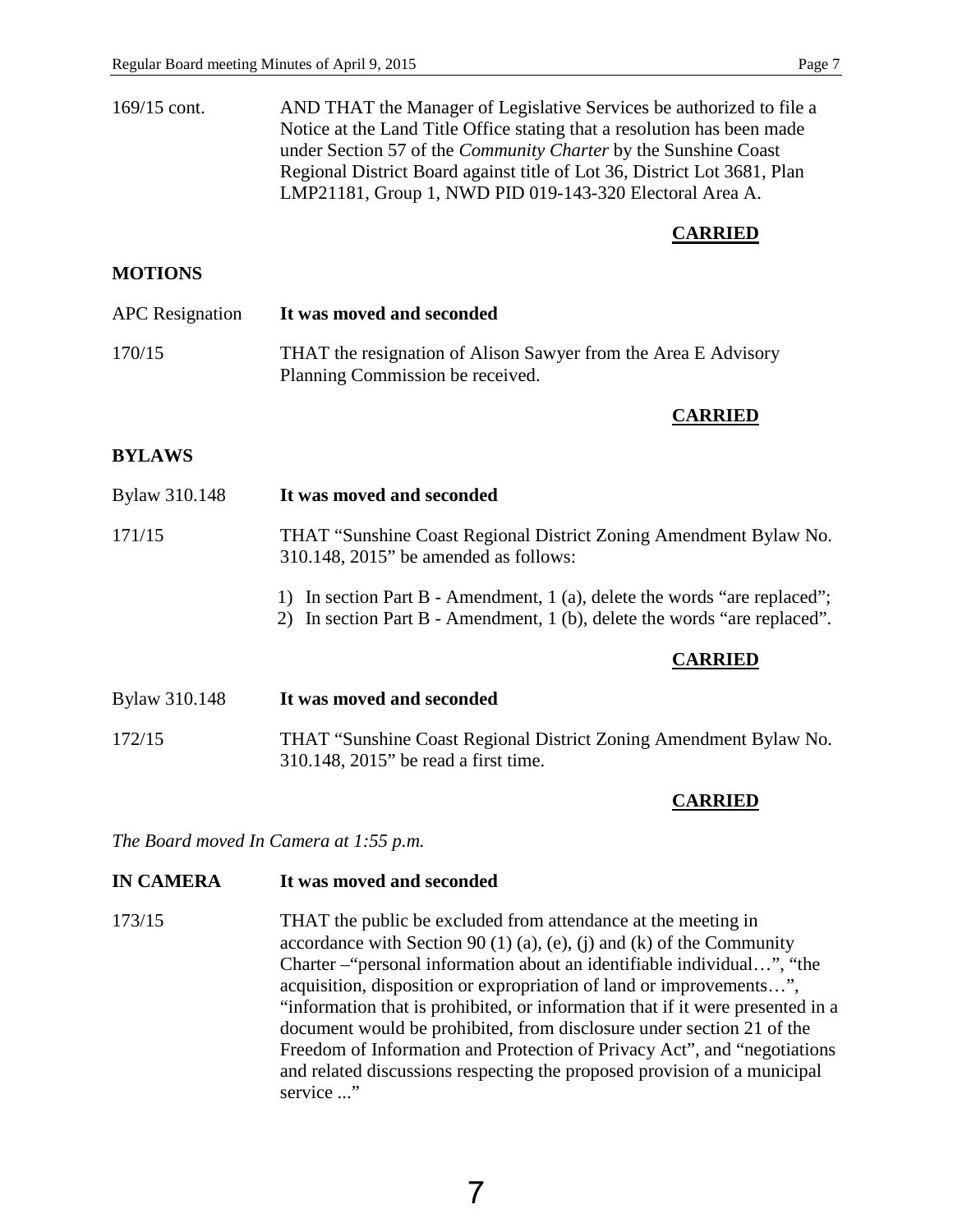173/15 cont. AND THAT Alice Lutes, Alternate Director for the District of Sechelt, be authorized to be in attendance for the In Camera meeting.

# **CARRIED**

*The Board moved out of In Camera at 2:00 p.m.* 

| Hillside               | It was moved and seconded                                                                                                                                                |  |
|------------------------|--------------------------------------------------------------------------------------------------------------------------------------------------------------------------|--|
| 174/15                 | THAT the General Manager, Planning and Development report dated<br>February 11, 2015, titled "Offer to Purchase – Lot G, Hillside" be<br>received;                       |  |
|                        | AND THAT the offer to purchase Lot G at Hillside Industrial Park be<br>accepted by the SCRD;                                                                             |  |
|                        | AND FURTHER that the Chair and Corporate Officer be authorized to<br>sign the necessary documents.                                                                       |  |
|                        | <b>CARRIED</b>                                                                                                                                                           |  |
| <b>Wrestling Event</b> | It was moved and seconded                                                                                                                                                |  |
| 175/15                 | THAT the advertisement for the SCRD sponsored All Star Wrestling<br>Event at the Gibsons and Area Community Centre be received;                                          |  |
|                        | AND THAT staff investigate and report back regarding the terms of the<br>contract between the SCRD and the All Star Wrestling event presenters;                          |  |
|                        | AND FURTHER THAT the SCRD be removed from all advertising as the<br>program sponsor for the event if permitted within the terms of the<br>contract.                      |  |
|                        | <b>CARRIED</b>                                                                                                                                                           |  |
| <b>Events Policy</b>   | It was moved and seconded                                                                                                                                                |  |
| 176/15                 | THAT the Parks and Recreation Service Advisory Committee develop a<br>draft policy with set criteria for hosting future special events at SCRD<br>recreation facilities; |  |
|                        | AND THAT the draft policy be referred to a future Community Services<br>Committee.                                                                                       |  |
|                        | <b>CARRIED</b>                                                                                                                                                           |  |
| <b>ADJOURNMENT</b>     | It was moved and seconded                                                                                                                                                |  |
| 177/15                 | THAT the Regular Board meeting be adjourned.                                                                                                                             |  |

# **CARRIED**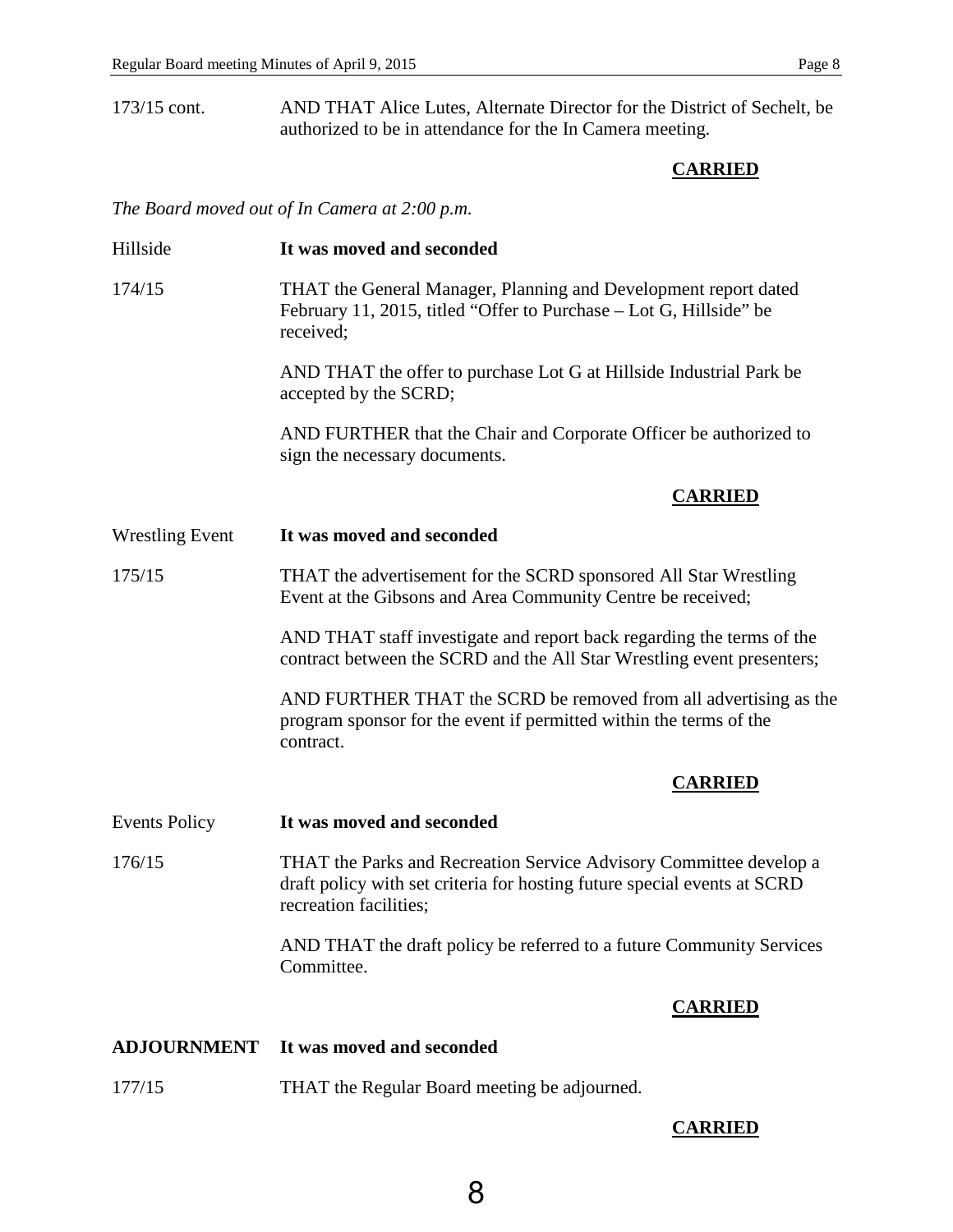The meeting adjourned at 2:00 p.m.

Certified correct\_\_\_\_\_\_\_\_\_\_\_\_\_\_\_\_\_\_\_\_\_\_\_\_\_\_\_\_\_\_\_\_\_\_\_\_\_\_\_\_\_\_

Corporate Officer

Confirmed this  $\_\_\_\_\_\_\_\$  day of  $\_\_\_\_\_\_\_\_\_\_\_\_$ 

 $\overline{\phantom{a}}$  ,  $\overline{\phantom{a}}$  ,  $\overline{\phantom{a}}$  ,  $\overline{\phantom{a}}$  ,  $\overline{\phantom{a}}$  ,  $\overline{\phantom{a}}$  ,  $\overline{\phantom{a}}$  ,  $\overline{\phantom{a}}$  ,  $\overline{\phantom{a}}$  ,  $\overline{\phantom{a}}$  ,  $\overline{\phantom{a}}$  ,  $\overline{\phantom{a}}$  ,  $\overline{\phantom{a}}$  ,  $\overline{\phantom{a}}$  ,  $\overline{\phantom{a}}$  ,  $\overline{\phantom{a}}$ 

Chair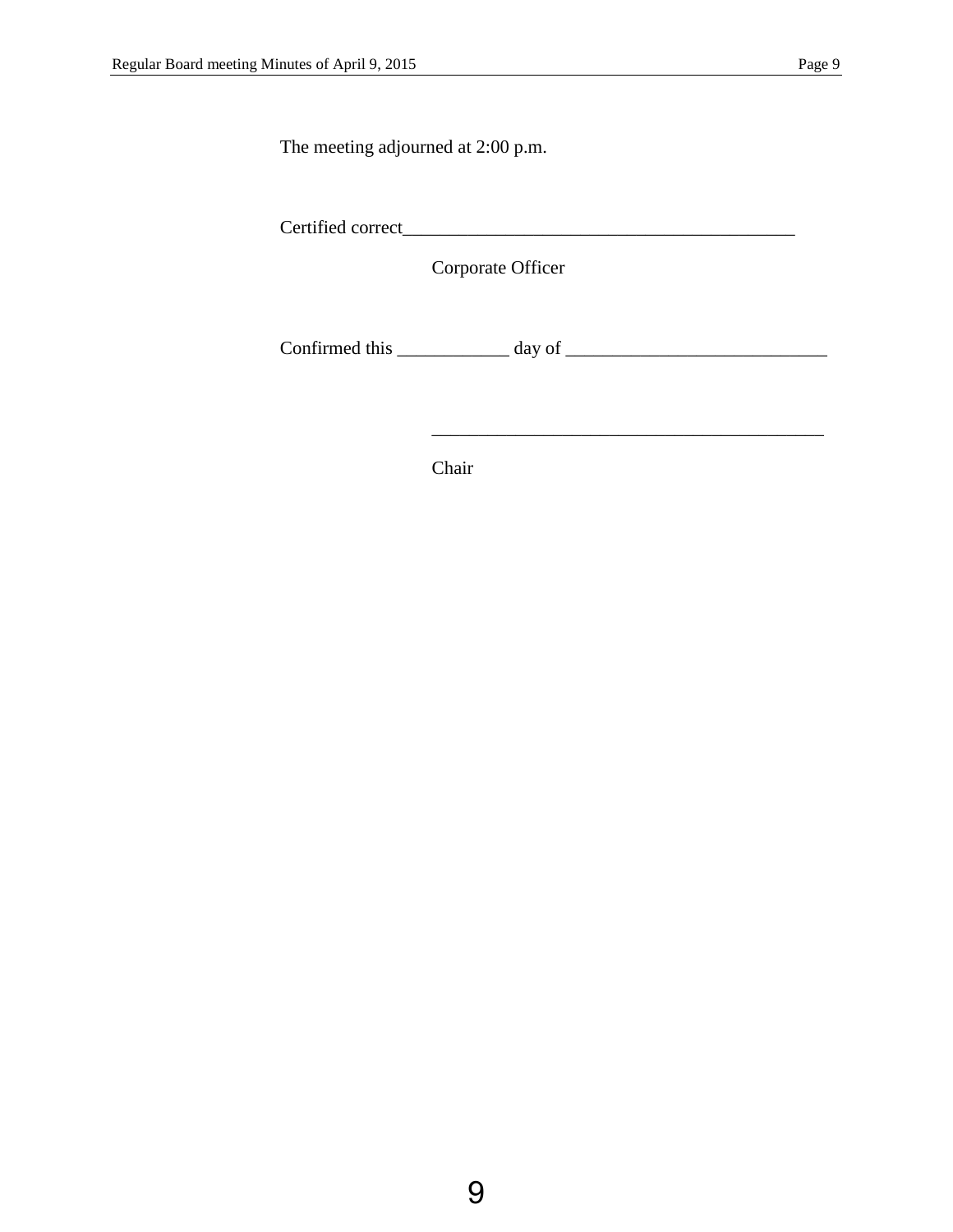# <span id="page-12-0"></span>**SCRD STAFF REPORT**

| RE:          | <b>CHIEF ADMINISTRATIVE OFFICER'S REPORT</b> |
|--------------|----------------------------------------------|
| <b>FROM:</b> | John France – Chief Administrative Officer   |
| TO:          | Regular Board - April 23, 2015               |
| <b>DATE:</b> | April 15, 2015                               |

#### **RECOMMENDATION**

#### **THAT the Chief Administrative Officer's report be received for information.**

B

This report provides information on major projects and issues recently worked on. If the Board has any questions on the content, I would be pleased to respond.

- Grantham's Hall:
	- Worked with Staff on next steps for Granthams Hall. Public meeting being planned. **Direction from Board needed on options – report to CSC April.**
- **First Nations:** 
	- Staff have contacted Squamish Nation to set up possible meeting dates to discuss a Protocol Agreement. Staff awaiting response, latest contact Feb 19th. Staff have continued to contact Squamish Nation. A letter from the Chair was mailed March 2<sup>nd</sup> to request the meeting.
- **Economic Development:** 
	- Board approved next step to meet with all parties to discuss and finalize the charter. An Economic Development Workshop is tentatively scheduled for May 15. Awaiting confirmation for elected officials from shíshálh Nation. Consultant Jamie Vann Struth is available to facilitate. Location to be confirmed.
- Projects/Reports/Issues worked on:
	- Worked on reports: Strategic Plan Worked with facilitator regarding Strategic Plan on next steps in process. **Developed with Consultant and Staff, meeting outline for Staff meeting April 22 and for May 12th Board meeting – considerable amount of time on this project.**
	- Met with Staff to go over the proposed building permit archeology protocol for First Nation sites – work continues, **Met with SIB staff, protocol moving along to written agreement.**
	- Worked with Community Services Department to provide support in GM absence. Reviewing Dakota Ridge operations, given the short season this year - projecting 2 year financial timeline on level of expenditures and current level of taxation.
	- **Human Resource issues staff issues/Arbitration, GM Community Services hiring** process – Application period closed, assessment of applications complete, **interviews complete, selection made, following up on references.**

10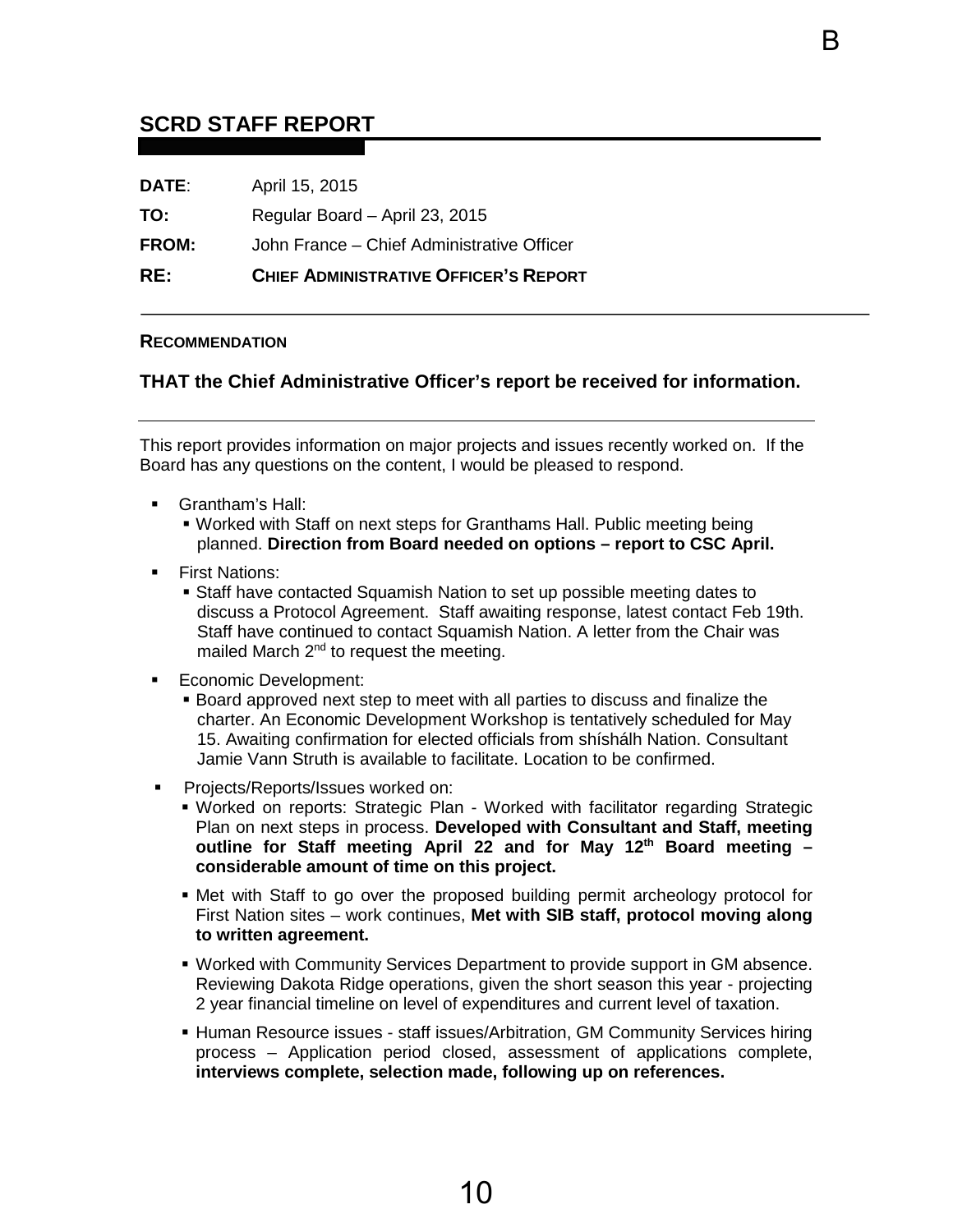- Worked on Budget Status report for April CAS. Reviewed committee reports.
- Worked with Staff on the Gibsons Chief recruitment process. Worked with Staff on the Ports maintenance process.
- Met with Provincial managers from the Ministry of Jobs, Tourism and Skills Training on our progress on regional Economic Development.
- Attended Infrastructure Services Department staff meeting.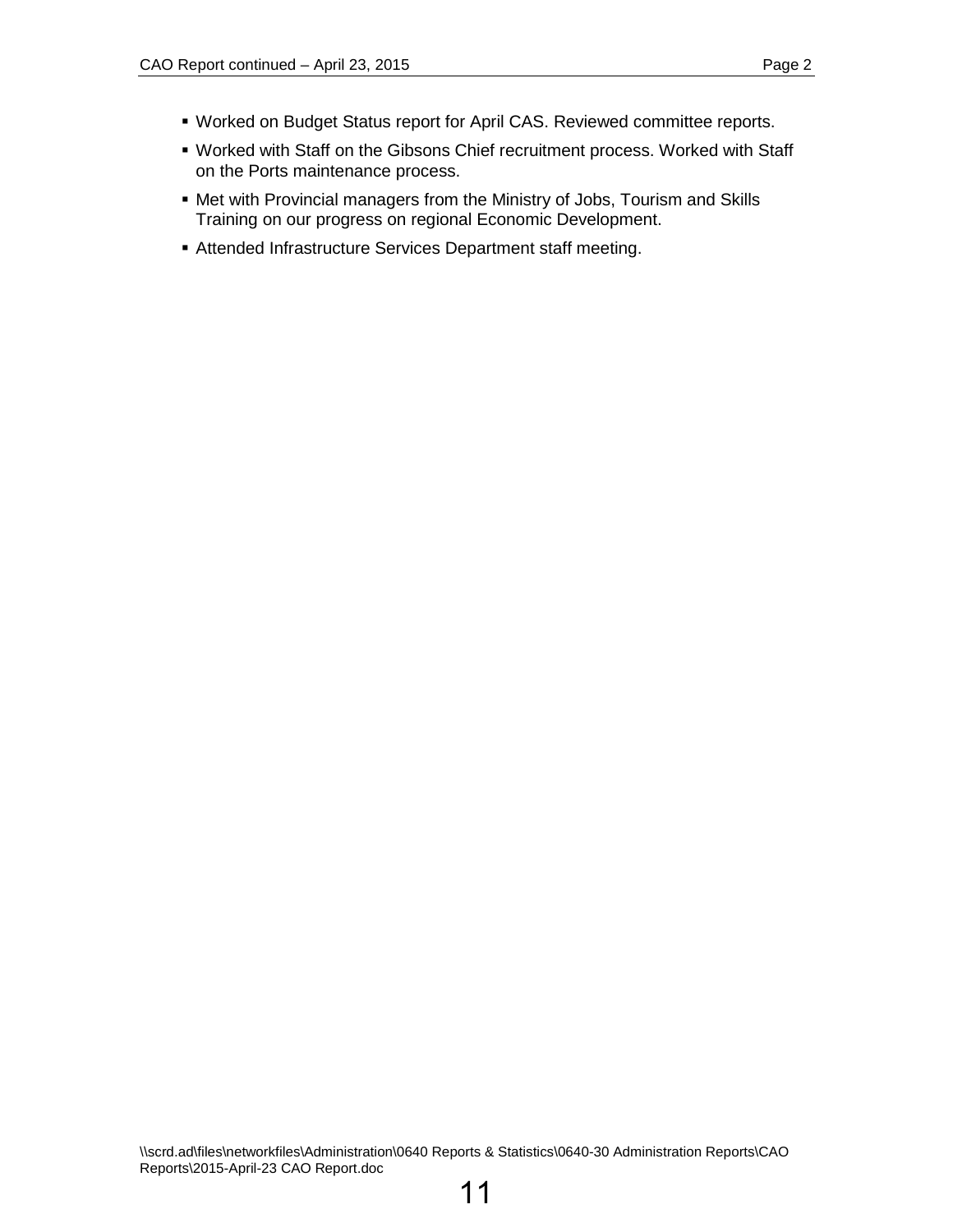### **SUNSHINE COAST REGIONAL DISTRICT PLANNING AND DEVELOPMENT COMMITTEE April 9, 2015**

#### <span id="page-14-0"></span>RECOMMENDATIONS FROM THE PLANNING AND DEVELOPMENT COMMITTEE MEETING HELD IN THE BOARD ROOM OF THE SUNSHINE COAST REGIONAL DISTRICT OFFICES AT 1975 FIELD ROAD, SECHELT, B.C.

\_\_\_\_\_\_\_\_\_\_\_\_\_\_\_\_\_\_\_\_\_\_\_\_\_\_\_\_\_\_\_\_\_\_\_\_\_\_\_\_\_\_\_\_\_\_\_\_\_\_\_\_\_\_\_\_\_\_\_\_\_\_\_\_\_\_\_\_\_\_\_\_\_\_\_\_\_\_

| <b>PRESENT:</b>      | Chair<br><b>Directors</b>                                                                                                                                     | I. Winn<br>F. Mauro<br>G. Nohr<br>L. Lewis<br>B. Milne<br>S. White                |
|----------------------|---------------------------------------------------------------------------------------------------------------------------------------------------------------|-----------------------------------------------------------------------------------|
| <b>ALSO PRESENT:</b> | CAO<br>GM, Planning and Development<br><b>Senior Planner</b><br><b>Senior Planner</b><br><b>Planning Technician</b><br>District of Sechelt Alternate Director | J. France<br>S. Olmstead<br>A. Allen<br>D. Rafael<br>S. Hanson (part)<br>A. Lutes |
|                      | <b>Recording Secretary</b><br>Public<br>Press                                                                                                                 | A. Ruinat<br>$8$ (part)<br>$2$ (part)                                             |

#### **CALL TO ORDER 9:31 a.m.**

**AGENDA** The agenda was adopted as presented.

#### **DELEGATION**

*Ruth Simons, Future of Howe Sound Society addressed the Committee regarding Howe Sound Progress Report. Ms. Simons gave an overview of the projects discussed at previous Howe Sound Community Forums including: Squamish Nation Marine Use Plan for Howe Sound; the provincial governments proposed Cumulative Effects Assessment (CEA) and Monitoring Project for the Howe Sound area; various organizations are collaborating to gather data regarding aquaculture in the Howe Sound following an Aquatic Forum held in Squamish. Ms. Simons also provided a summary of the agenda for the May 1, 2015 Howe Sound Community Forum on Bowen Island including: representatives from the provincial government to present on the CEA; presentation from Islands Trust; update from Squamish Nation; update from communities regarding OCP areas for Howe Sound.* 

*The Chair thanked Ms. Simons for her presentation.* 

*Director White joined the meeting at 9:34 a.m.*

**Recommendation No. 1** *Delegation Materials – Future of Howe Sound Society* 

The Planning and Development Committee recommended that the delegation materials from Ruth Simons, Future of Howe Sound Society be received.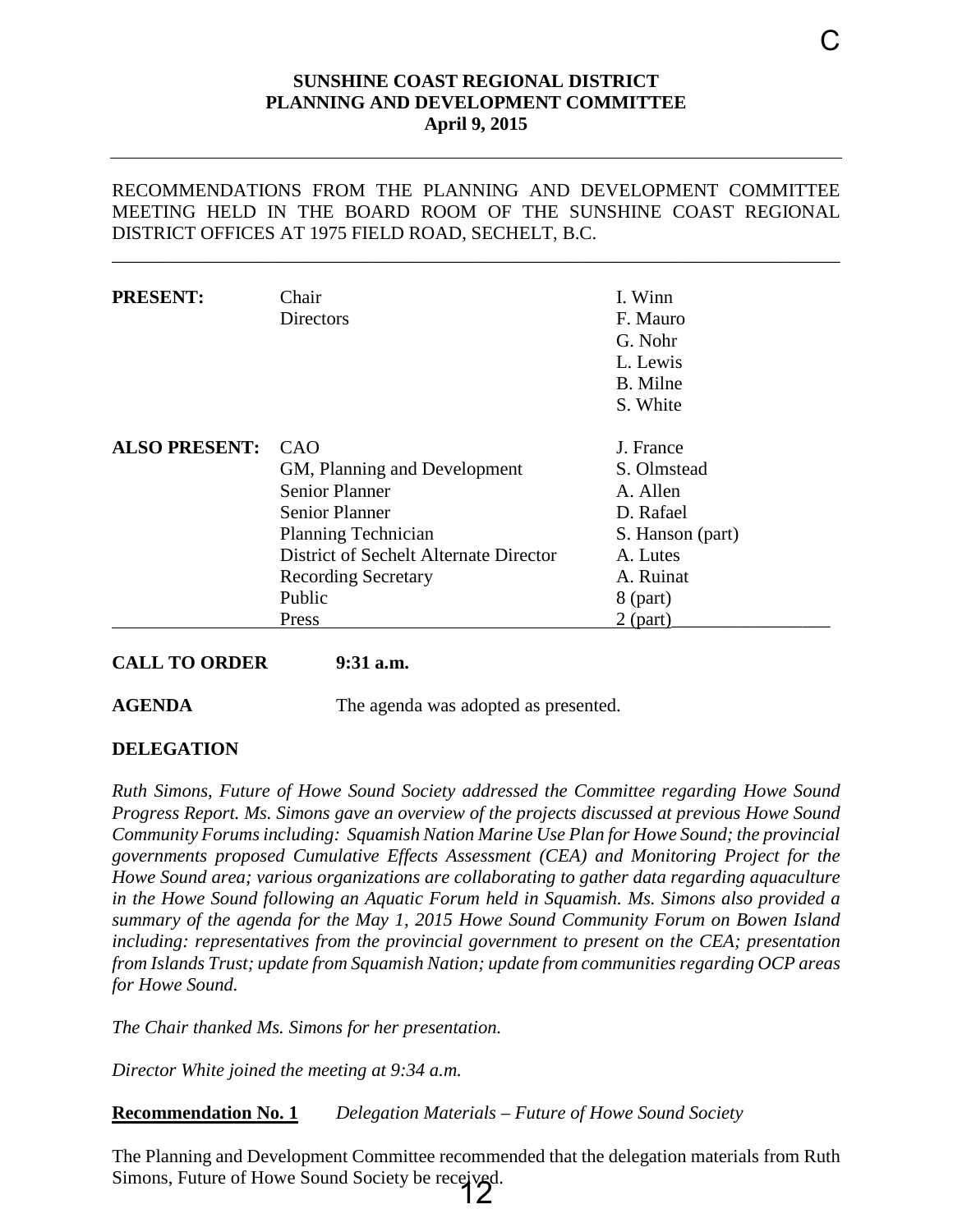# **REPORTS**

**Recommendation No. 2** *District of Sechelt Referral – 3370-20 and 2015-01 "SSC Properties"*

The Planning and Development Committee recommended that the staff report dated March 18, 2015 and titled "District of Sechelt Referral – 3370-20 and 2015-01 "SSC Properties" be received;

AND THAT the District of Sechelt be advised of the following comments contained within this report with regards to Regional District servicing and land use considerations as follows:

1. The potential land-use conflict with the adjacent crown land site within District Lot 3854 that has been zoned I4 (Industrial 4) which could permit mineral, sand and gravel processing, manufacturing of concrete products, and the processing and burning of land clearing debris;

2. The properties are located within a development cost charge area and payment will be required in the future in conjunction with subdivision, or construction of commercial or multi-family developments;

3. Pursuant to the SCRD Comprehensive Regional Water Plan a water modelling study will be required to determine water supply needs at the time of a development plan;

4. The property is not currently serviced by transit; and

5. The SCRD requests an additional referral in the future when there is a rezoning or subdivision application.

# **Recommendation No. 3** *Eelgrass Protection*

The Planning and Development Committee recommended that the staff report dated March 24, 2015 and titled "Eelgrass Protection" be received;

AND THAT the staff report be brought forward to the May 14, 2015 Planning and Development Committee meeting for further discussion.

# **Recommendation No. 4** *Halfmoon Bay Official Community Plan Amendment Bylaw 675.2 and Sunshine Coast Regional District Zoning Amendment Bylaw 310.160 (Lindsey) – Area B*

The Planning and Development Committee recommended that the staff report dated April 2, 2015 and titled "Official Community Plan Bylaw 675.2 and Zoning Bylaw 310.160 (Lindsey) – Area B" be received;

AND THAT *Halfmoon Bay Official Community Plan Amendment Bylaw No. 675.2, 2015* be forwarded to the Board for First Reading;

AND THAT *Sunshine Coast Regional District Zoning Amendment Bylaw No. 310.160, 2015* be forwarded to the Board for First Reading;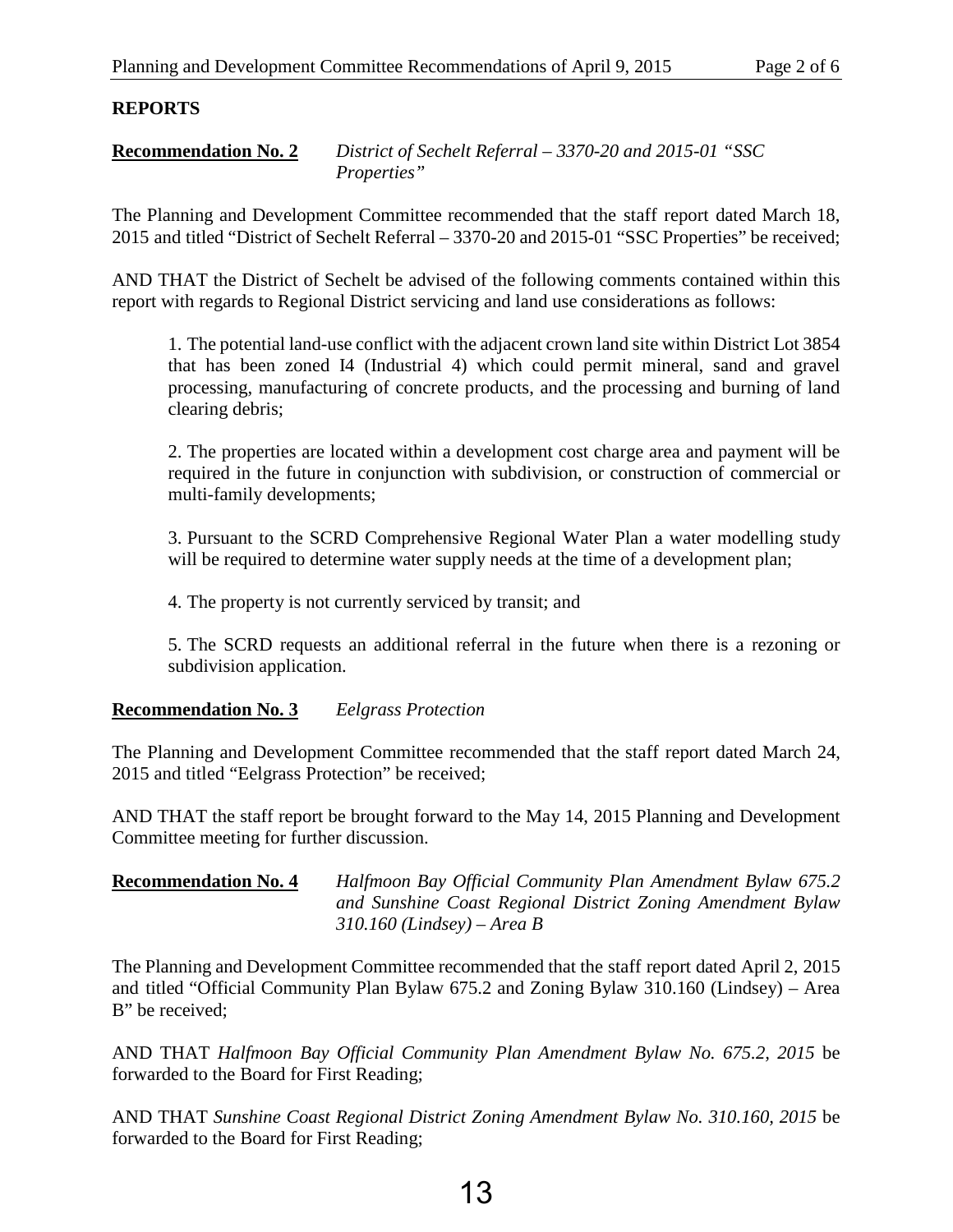AND THAT pursuant to Section 879 of the *Local Government Act*, early and ongoing engagement be commenced to the following persons, organizations and agencies:

a. *shíshálh* Nation b. Vancouver Coastal Health Authority c. Ministry of Transportation and Infrastructure d. Halfmoon Bay Advisory Planning Commission e. The public and neighbours as set out in *Planning & Development Procedures and Fees Bylaw No. 522, 2003*

AND THAT the following be provided prior to consideration of scheduling a public hearing, should the bylaws move forward:

- i. Confirmation of the location of the septic fields and that they will meet Ministry of Health requirements along with design details;
- ii. Holding of a public information meeting to be arranged by SCRD staff in consultation with the applicant;

AND FURTHER THAT the following be provided after public hearing and prior to consideration of bylaw adoption, should the bylaws move forward:

- i. Report(s) from qualified professional(s) that addresses the requirements for Development Permit Areas for Coastal Slope and Coastal Flooding;
- ii. Report or survey from qualified professional(s) that address the requirements of Sections 402 and 403 of *Sunshine Coast Regional District Zoning Bylaw No. 310, 1987*, to identify the 1000 sq. m of unencumbered areas.

# **Recommendation No. 5** *Development Variance Permit Application No. 310.190*

The Planning and Development Committee recommended that the staff report dated March 20, 2015 and titled "Development Variance Permit Application 310.190 (Braithwaite) (Area E)" be received;

THAT Development Variance Permit No. 310.190 (Braithwaite) to relax the minimum required setback to an exterior side parcel line from 4.5 metres as required by Section 601.4(3) of *Sunshine Coast Regional District Zoning Bylaw 310, 1987* to 2.56 metres on Lot 13, Block 2, District Lot 842, Plan 3939 to permit the addition of a second floor to an existing auxiliary building be issued.

# **Recommendation No. 6** *Development Permit with a Variance Application No. B-67*

The Planning and Development Committee recommended that the staff report dated March 20, 2015 and titled "Development Permit with a Variance Application No. B-67 Drugmand for Herberts) (Area B)" be received;

THAT Development Permit with a Variance B-67 (Drugmand for Herberts) to relax the minimum required setback to the natural boundary of the ocean from 7.5 metres as required by Section 507(1) (a) of *Sunshine Coast Regional District Zoning Bylaw No. 310, 1987* to 4 metres on Lot 3, District Lot 1952 Plan 21791 to permit an addition to an existing single family dwelling, a wheelchair access ramp and extension to an existing deck be issued;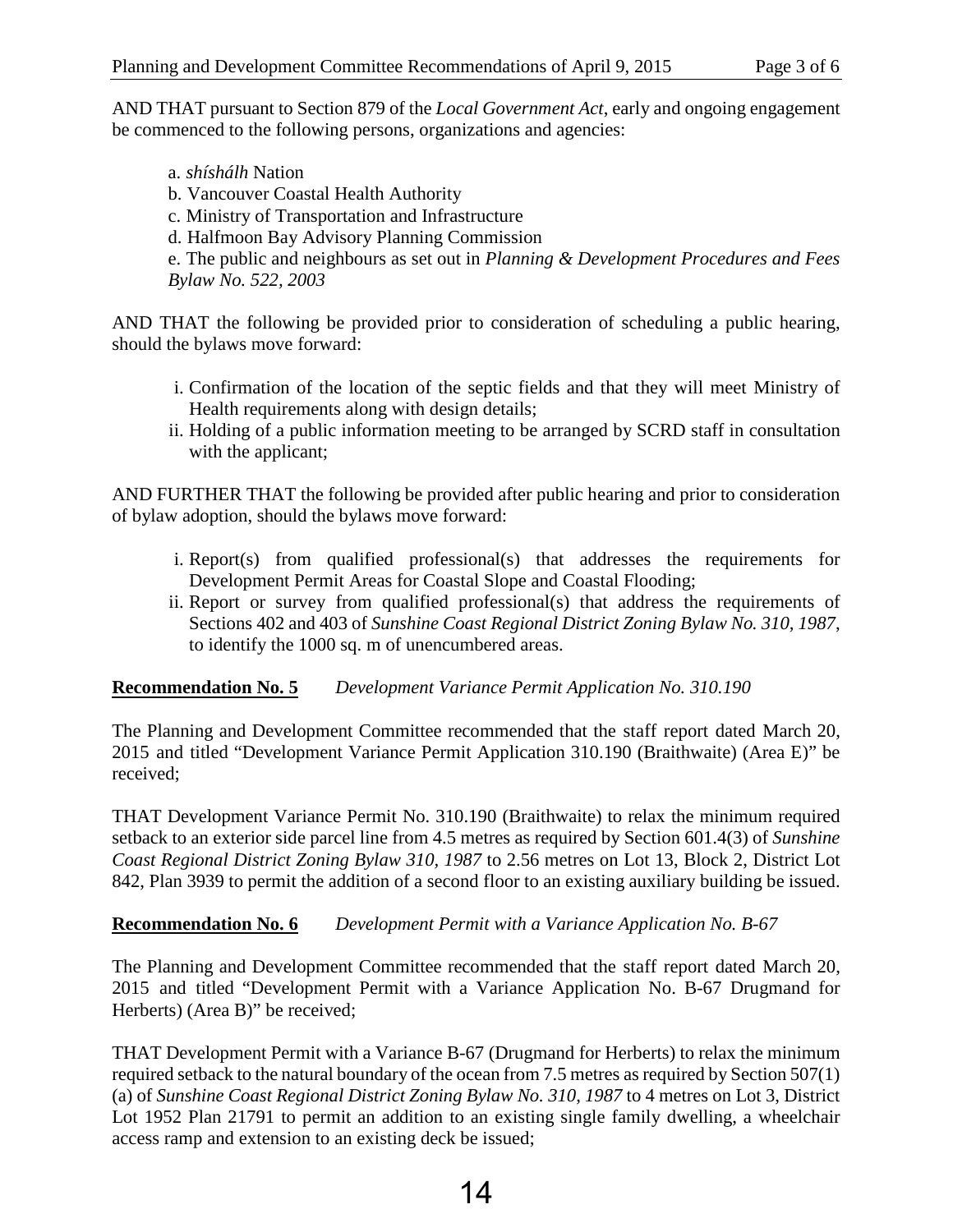AND THAT issuance of Development Permit with a Variance B-67 (Drugmand for Herberts) be subject to:

a. release or modification of Restrictive Covenant GB60108 currently registered on title;

b. registration of a "no disturbance" covenant to protect the remaining foreshore within 7.5 metres of the natural boundary included as Appendix B of Development Permit with a Variance B-67;

c. receipt of referral comments from the *shíshálh* Nation, and that issues raised by the *shíshálh* Nation be addressed, as appropriate;

d. receipt of an acknowledgment letter from the neighbour that they understand the development process.

# **Recommendation No. 7** *Development Permit with a Variance Application No. F-83*

The Planning and Development Committee recommended that the staff report dated March 20, 2015 and titled "Development Permit with a Variance F-83 (Pedersen for Jordan) (Area F)" be received;

AND THAT Development Permit with a Variance F-83 (Pedersen for Jordan) to:

a. relax the setback to the natural boundary of the ocean as required by Section 507(1) of *Sunshine Coast Regional District Zoning Bylaw No. 310, 1987* from 7.5 metres to 2.7 metres;

b. relax the setback to a rear parcel line as required by Section 601.4(3) of *Sunshine Coast Regional District Zoning Bylaw 310, 1987* from 2 metres to 0 metres;

c. relax the setback to an interior side parcel line as required by Section 601.4(3) of *Sunshine Coast Regional District Zoning Bylaw 310, 1987* from 1.5 metres to 1.29 metres;

d. vary Section 509(1) as required by Section 601.4(3) of *Sunshine Coast Regional District Zoning Bylaw 310, 1987* to reduce the number of required off-street parking spaces from 2 to  $1$ :

in order to legalize the siting of an existing dwelling on Lot E Block C District Lot 1400 Plan VAP20842, be issued;

AND THAT issuance of Development Permit with a Variance F-83 (Pedersen for Jordan) be subject to:

- i. Addendum letter from a qualified professional to address land alteration for the creation of one off-street parking space;
- ii. Modification of existing deck to remove the portion encroaching onto Crown Land.

*Director Lewis stated for the record that he is concerned about the state of the existing dwelling, as a building inspection has not been conducted.* 

**Recommendation No. 8** *Planning and Development Division Monthly Report - March 2015* 

The Planning and Development Committee recommended that the staff report titled "Planning and Development Division Monthly Report March 2015" be received.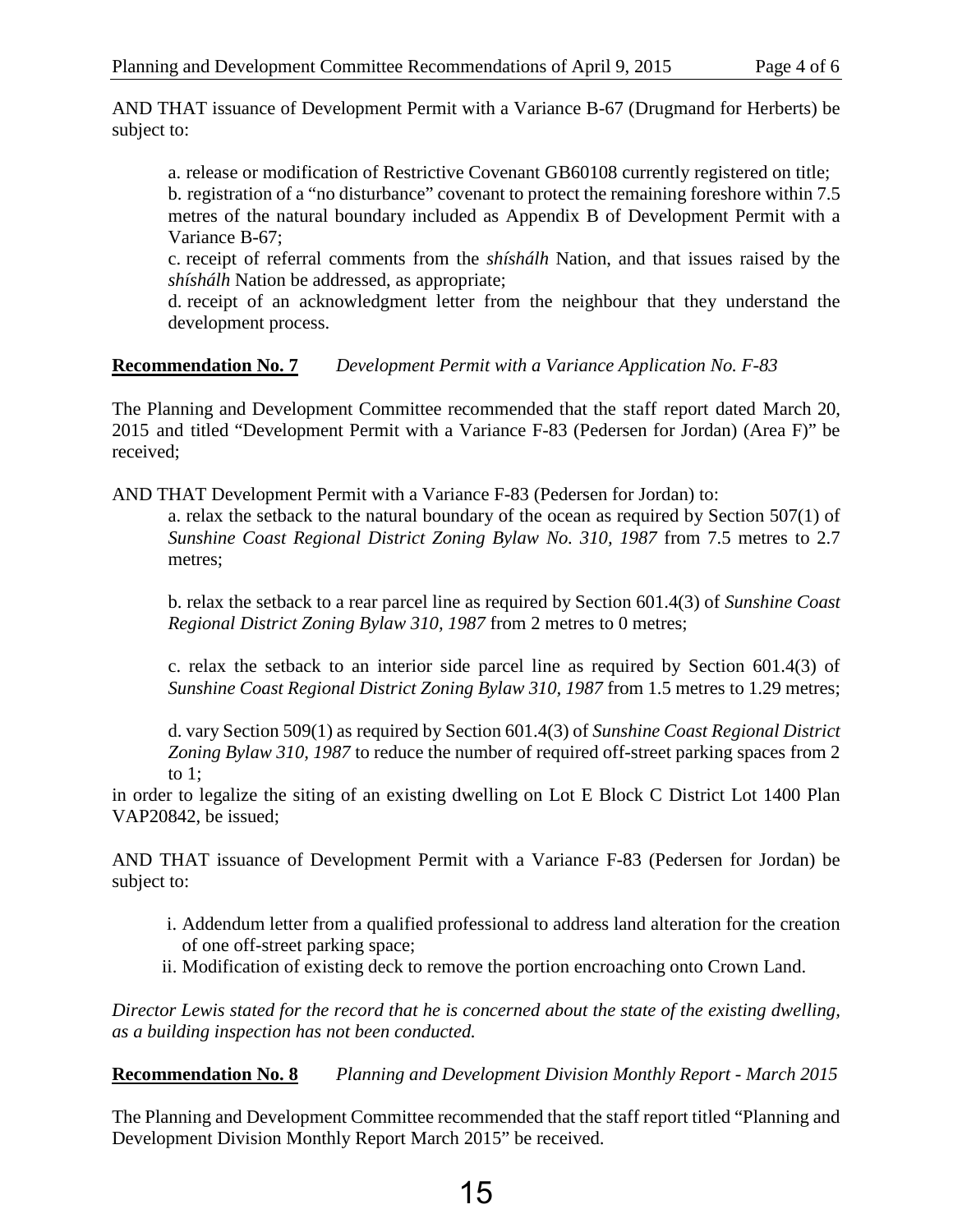# **MINUTES**

**Recommendation No. 9** *Egmont/Pender Harbour (Area A) APC Minutes – March 25, 2015* 

The Planning and Development Committee recommended that the Egmont/Pender Harbour (Area A) APC Minutes of March 25, 2015 be received.

**Recommendation No. 10** *Halfmoon Bay (Area B) APC Minutes - March 24, 2015* 

The Planning and Development Committee recommended that the Halfmoon Bay (Area B) APC Minutes of March 24, 2015 be received.

**Recommendation No. 11** *Roberts Creek (Area D) APC Minutes – March 30, 2015* 

The Planning and Development Committee recommended that the Roberts Creek (Area D) APC Minutes of March 30, 2015 be received.

**Recommendation No. 12** *SCRD Zoning Amendment Bylaw No. 310.158 – Goldmoss Gallery* 

The Planning and Development Committee recommended that staff organize a tour of the Goldmoss Gallery property, located at 2840 Lower Road, Roberts Creek, for the SCRD Board Directors.

**Recommendation No. 13** *Elphinstone (Area E) APC Minutes - March 25, 2015*

The Planning and Development Committee recommended that the Elphinstone (Area E) APC Minutes of March 25, 2015 be received.

**Recommendation No. 14** *West Howe Sound (Area F) APC Minutes – March 24, 2015*

The Planning and Development Committee recommended that the West Howe Sound (Area F) APC Minutes of March 24, 2015 be received.

# **COMMUNICATIONS**

**Recommendation No. 15** *City of Port Moody Correspondence - Proposed Closure of Burrard Thermal Plant – Resolutions for Consideration at LMLGA and UBCM Conventions*

The Planning and Development Committee recommended that the correspondence from Mike Clay, Mayor, City of Port Moody, dated March 9, 2015 regarding proposed closure of Burrard Thermal Plant – Resolutions for consideration at LMLGA and UBCM Conventions be received.

**Recommendation No. 16** *Sunshine Coast Food Policy Council*

The Planning and Development Committee recommended that the correspondence from Megan Molnar and Norm Blair, Co-Chair, Sunshine Coast Food Policy Council, dated March 14, 2015 regarding update to the formation of the Sunshine Coast Food Policy Council be received.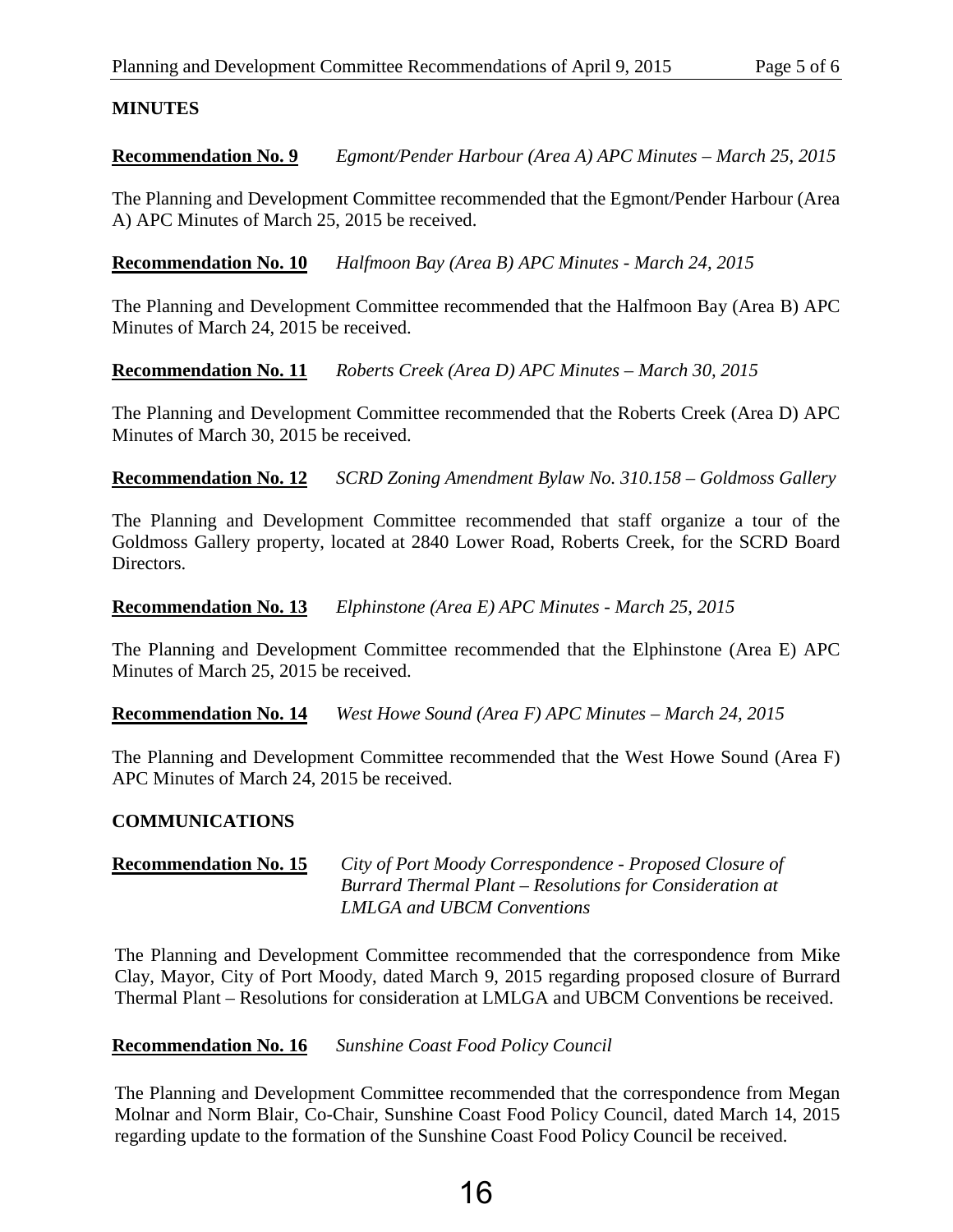**Recommendation No. 17** *Rogers Communications Inc. – Proposed Telecommunications Tower at 700 Payne Road, Gibsons*

The Planning and Development Committee recommended that the correspondence from Samuel Sugita, Project Manager, Municipal Affairs (BC), Wireless Network Implementation, Rogers Communications Inc., March 27, 2015 regarding invitation to comment on proposed telecommunications tower at 700 Payne Road, Gibsons be received;

AND THAT a staff report regarding the proposed telecommunication tower by Rogers Communications Inc. be sent to the Elphinstone and West Howe Sound Advisory Planning Commissions for comment.

# **IN CAMERA**

*The Committee moved to In-Camera at 10:33 a.m.*

*THAT the public be excluded from attendance at the meeting in accordance with Section 90 (1) (a) of the Community Charter – "personal information about an identifiable individual who holds or is being considered for a position as an officer, employee or agent of the municipality or another position appointed by the municipality."* 

*The Committee moved out of In-Camera at 10:35 a.m.*

**ADJOURNMENT 10:35 a.m.**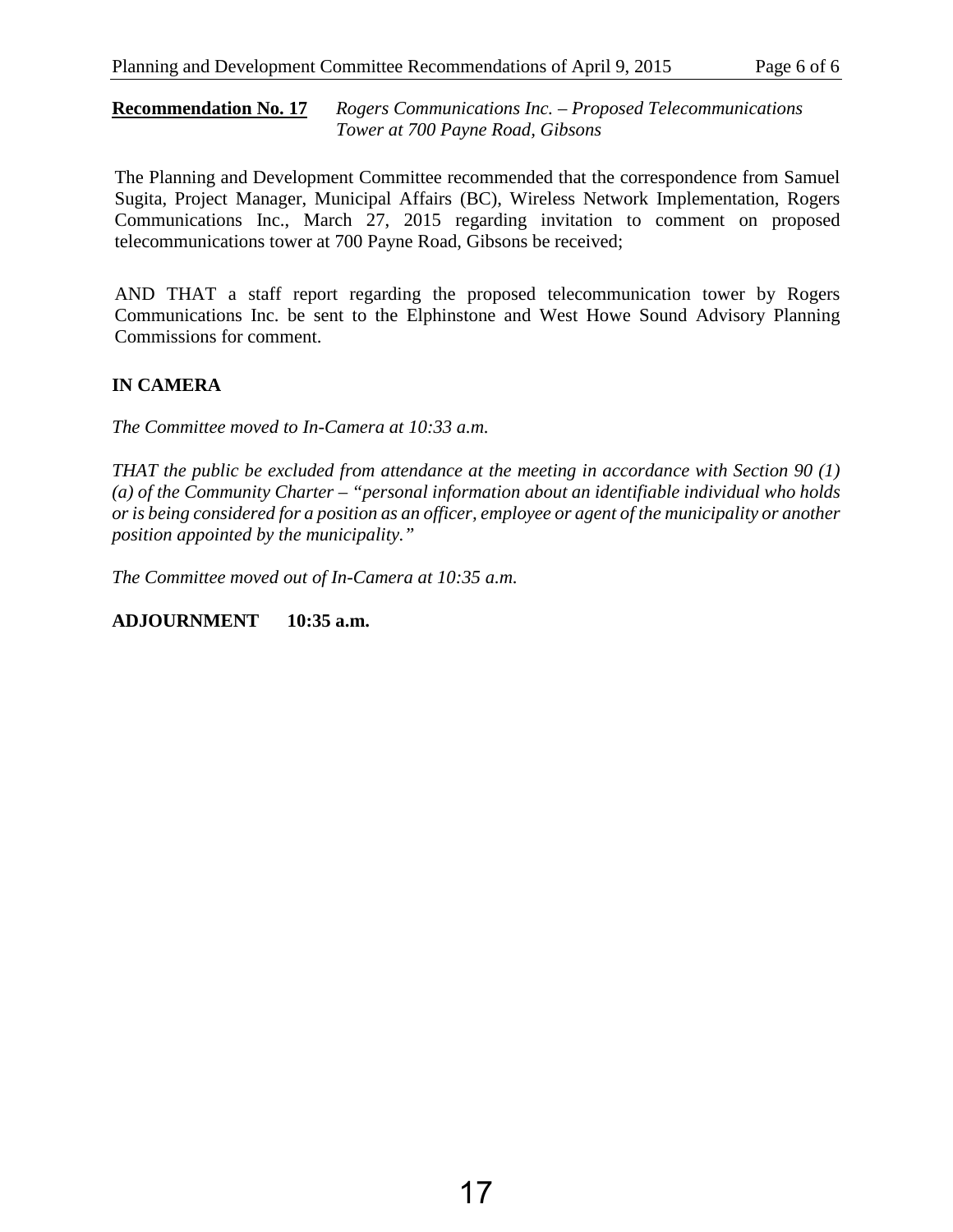# **SUNSHINE COAST REGIONAL DISTRICT COMMUNITY SERVICES COMMITTEE April 16, 2015**

D

## <span id="page-20-0"></span>RECOMMENDATIONS FROM THE COMMUNITY SERVICES COMMITTEE MEETING HELD IN THE BOARD ROOM OF THE SUNSHINE COAST REGIONAL DISTRICT OFFICES, 1975 FIELD ROAD, SECHELT, B.C.

| <b>PRESENT:</b>      | Chair                                                                                                                                                                                    | S. White                                                                                                         |
|----------------------|------------------------------------------------------------------------------------------------------------------------------------------------------------------------------------------|------------------------------------------------------------------------------------------------------------------|
|                      | Directors                                                                                                                                                                                | M. Lebbell<br>L. Lewis<br>F. Mauro<br>B. Milne<br>G. Nohr<br>I. Winn                                             |
| <b>ALSO PRESENT:</b> | CAO<br>A/General Manager, Community Services<br>Manager, Parks Services<br>Parks Planner<br>Parks Planner<br><b>Emergency Program Coordinator</b><br><b>Recording Secretary</b><br>Press | J. France<br>B. Bauman<br>C. Mortensen<br>T. Fawcett (part)<br>S. Adams (part)<br>B. Elsner (part)<br>D. Corbett |

#### **CALL TO ORDER** 1:30 p.m.

AGENDA The amended agenda was adopted as amended:

• Move item 6. Sprockids Bike Park Update to 2a. Delegations - Lydia Watson and Carolyn Mortensen

#### **DELEGATIONS**

*1. Gordon McKeever and Alistair Crone – Sea to Sky Marine Trail* 

*Mr. McKeever, Project Manager, Sea to Sky Marine Trail, and Mr. Crone, Recreation Officer, Sea to Sky, are working with Recreation Sites and Trails BC on the Sea to Sky Marine Trail project. They are planning a marine trail network throughout Howe Sound to facilitate multiday travel and camping for self-propelled watercraft such as kayaks.* 

*Mr. McKeever noted the project would: create a major new, free community recreation amenity; result in economic benefit to the communities and the Province from tourist and local use; improve environmental stewardship from experience of the natural marine environment; provide social benefits from the subsequent planned development of an interpretive signage program highlighting the natural and human stories of the Sound, especially First Nations. Seven new sites in Howe Sound are included in the plan. Mr. McKeever emphasized that the Trans Canada* 

18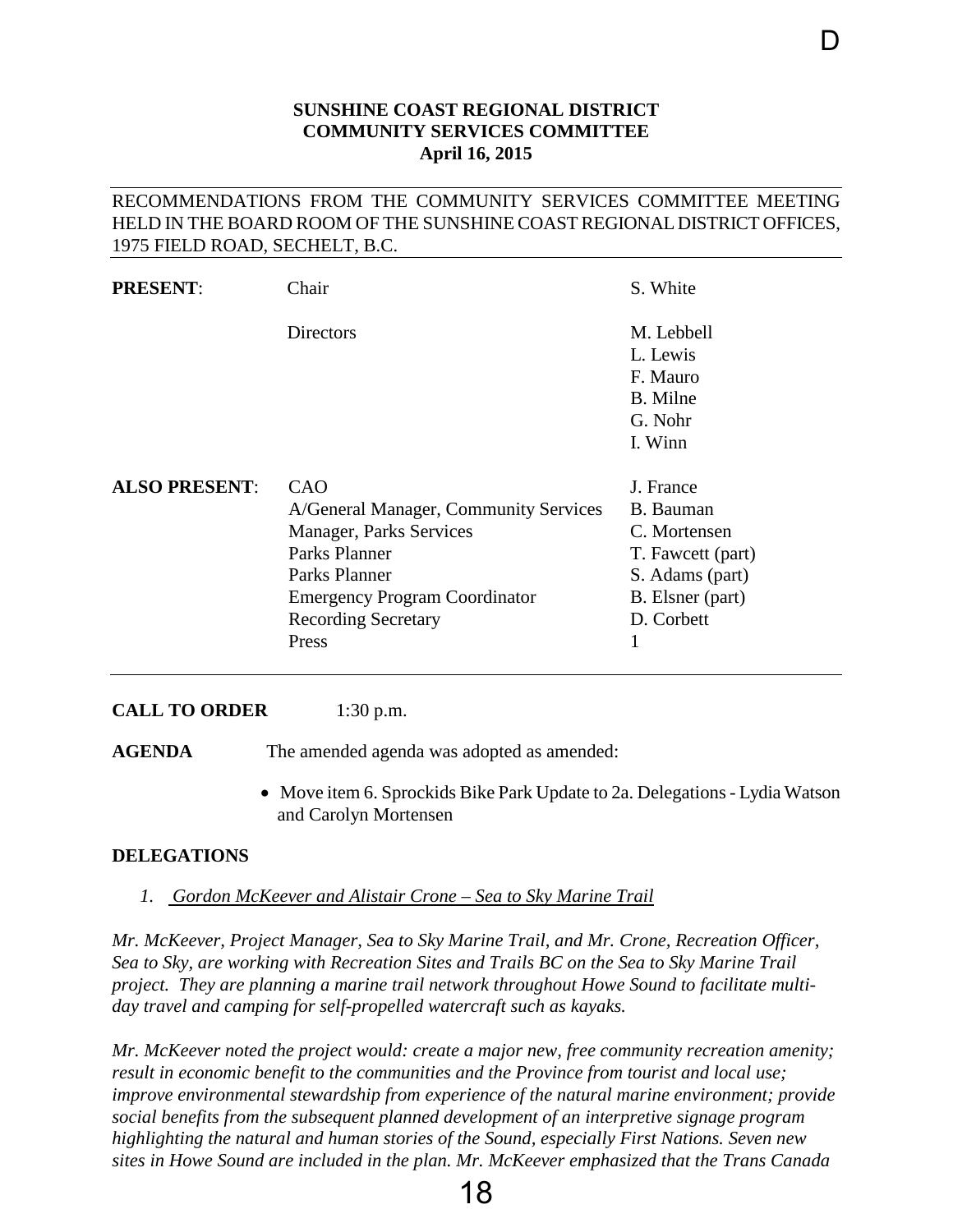*Trail has a push to complete its network by 2017. The Sea to Sky marine network is one of their gaps across the country.* 

*The organizers' goal is to celebrate the opening of the Sea to Sky Marine Trail in mid-June this year. Concurrent ceremonies are planned at Squamish and Horseshoe Bay on Sunday June 14th; Gibsons ceremony is planned for June 28th.* 

*The delegation requested:* 

- *A motion of support for the Sea to Sky Marine Trail;*
- *Permission to install a Map Sign at or near the Public Access Point at McNair Creek Park;*
- *Permission to use the regional district logo on the Map Sign for the Access Point and camping sites within SCRD;*
- *Encourage and support the Grand Opening Ceremony;*
- *Participate and/or attend the Grand Opening Ceremony.*

*The Chair thanked Mr. McKeever and Mr. Crone for their presentation.* 

**Recommendation No.** 1 *Sea to Sky Marine Trail Project*

The Community Services Committee recommended that the Sea to Sky Marine Trail project be supported.

*2. Lydia Watson and Carolyn Mortensen – Capilano University Mountain Bike Program - Sprockids Bike Park* 

*Lydia Watson, Convener, Mountain Bike Operations Program, Capilano University and SCRD Parks Manager Carolyn Mortenson, discussed work being done at Sprockids Bike Park.* 

*The Parks Manager described a stakeholder event at Sprockids Bike Park, from which emerged requests for: more and better signage; accessibility and parking; and more beginner trails.* 

*Ms. Watson explained that the one-year Mountain Bike Operations certificate program includes five courses outside in the field, and four post-secondary courses that are transferable courses in outdoor recreation. The success of the program is in the students' work with the community, including land managers and non-profits, to create events around mountain bike tourism. The program is completing its ninth year and is known around the world. The process of interaction between SCRD staff and the Mountain Bike Program was described. There is an increase in mountain bike tourism on the Sunshine Coast.* 

*The Chair thanked Ms. Watson for her presentation.* 

# **REPORTS**

**Recommendation No. 2** *Community Services Department Monthly Update*

The Community Services Committee recommended that the staff report regarding the Community Services Department Monthly Update be received.

# 19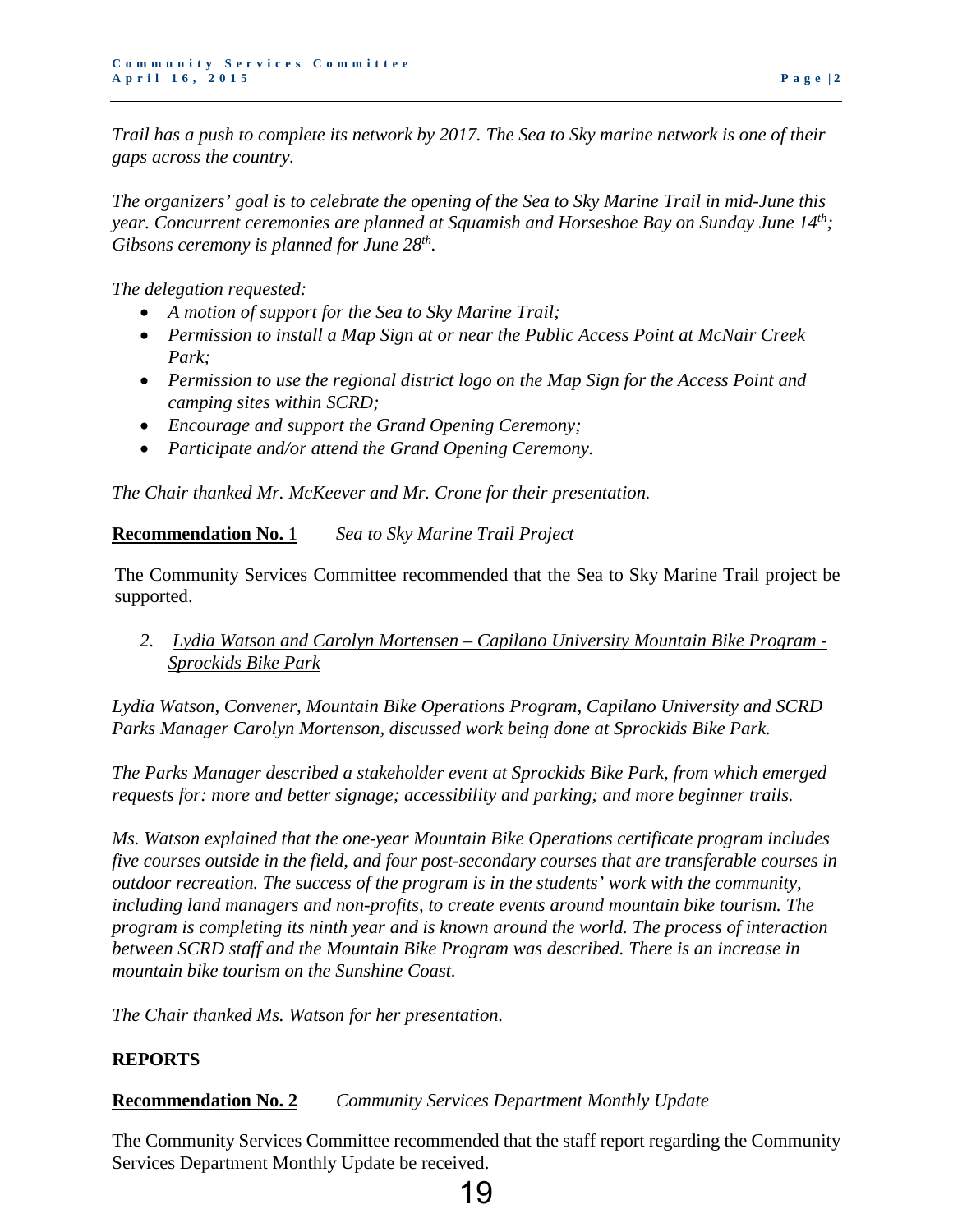#### **Recommendation No. 3** *Marihuana Dispensaries*

The Community Services Committee recommended that the report from the Acting General Manager of Community Services regarding Marihuana Dispensaries be received.

#### **Recommendation No. 4** *Parks Services Quarterly Report*

The Community Services Committee recommended that the Parks Services Quarterly Report January 1 – March 31, 2015 be received.

#### **Recommendation No. 5** *Knotweed Encroachment*

The Community Services Committee recommended that the SCRD Board send a letter to the Ministry of Transportation and Infrastructure (MoTI) regarding the issue of knotweed advancing from MoTI road allowances onto SCRD property, such as at Chaster Creek estuary;

AND THAT a copy of the letter be available at the April 23, 2015 Special Community Services Committee meeting.

#### **Recommendation No. 6** *Coastal Bike Route*

The Community Services Committee recommended that the report from the Parks Planning Coordinator regarding the Coastal Bike Route be received;

AND THAT an SCRD Parks Division staff member be made available to participate in the Coastal Bike Route working group.

#### **Recommendation No. 7** *Granthams Hall Update*

The Community Services Committee recommended that the report from the Parks Services Manager regarding Granthams Hall Update be received.

#### **Recommendation No. 8** *Dakota Ridge Advisory Committee Minutes*

The Community Services Committee recommended that the Dakota Ridge Advisory Committee Minutes of March 26, 2015 be received;

AND THAT the Recommendation Nos. 3 and 4 be adopted and acted upon as follows:

#### **Recommendation No. 3** *Ski Season*

The Dakota Ridge Advisory Committee recommend that the SCRD look at the possibility of a 50 day guarantee ski season.

#### **Recommendation No. 4** *DRAC Membership*

The Dakota Ridge Advisory Committee recommend that the SCRD Board appoint Ryan Chapman to the Dakota Ridge Advisory Committee.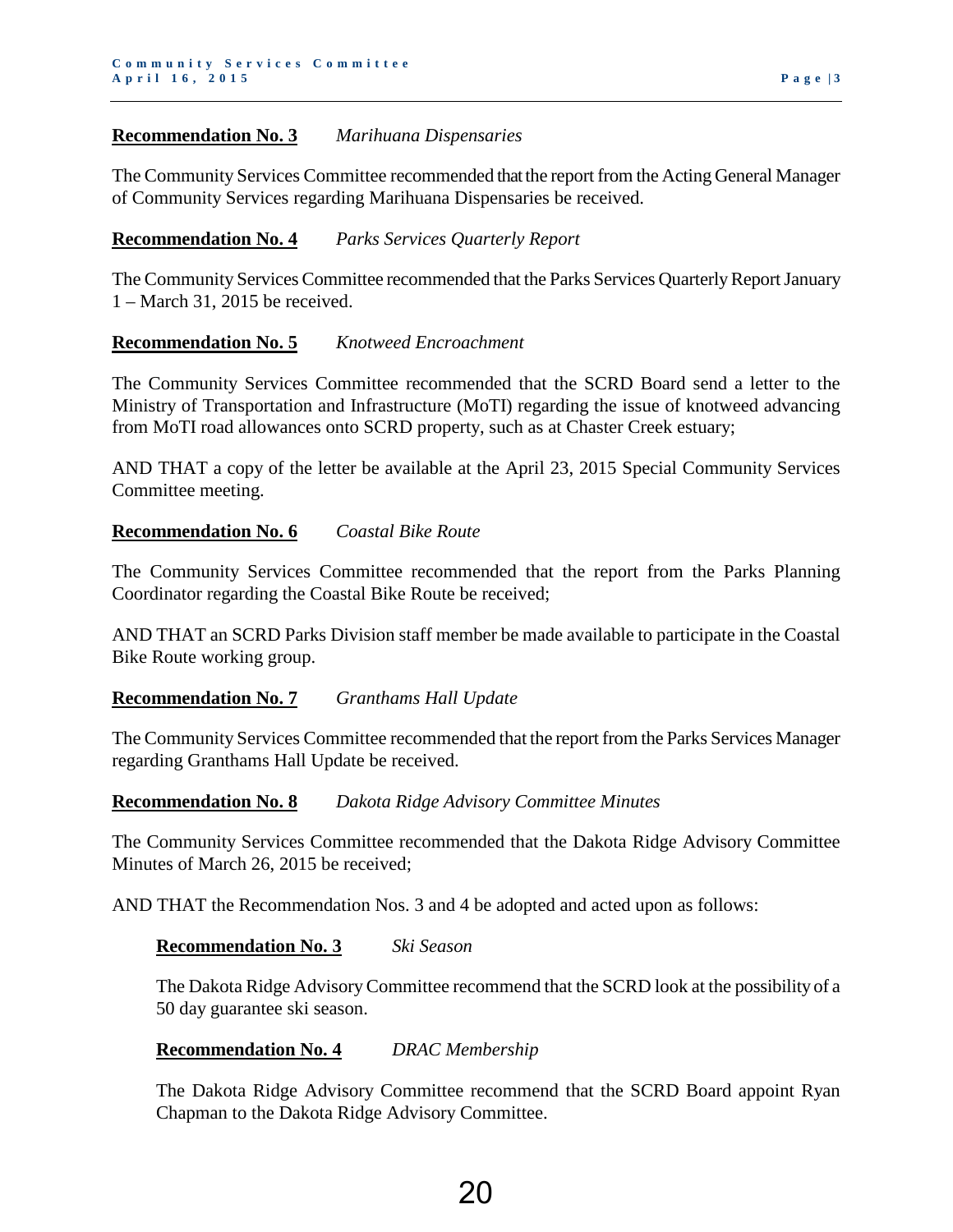#### **Recommendation No. 9** *Sunshine Coast Emergency Program Planning Committee Minutes*

The Community Services Committee recommended that the Sunshine Coast Emergency Program Planning Committee minutes of March, 2015 be received.

## **Recommendation No. 10** *Oil Spill Communications and Response*

The Community Services Committee recommended that the report from the Emergency Program Coordinator regarding Oil Spill Communications and Response be received;

AND THAT a letter be written to the Federal Minister James Moore, copied to the Province of British Columbia, MP John Weston, and MLA Nicholas Simons, requesting that local government emergency management staff be contacted immediately whenever a marine oil spill occurs within their jurisdiction which has the potential to cause health or safety risks to people or aquatic life;

AND THAT the letter includes and indicates support for the 2015 resolution of the Association of Vancouver Island and Coastal Communities that the Province of British Columbia order an independent audit of the current state of oil spill preparedness in BC;

AND FURTHER THAT mandated response time requirements to marine oil spills be reduced.

# **Recommendation No. 11** *Western Canada Marine Response Corporation Capabilities*

The Community Services Committee recommended that a letter be sent to Western Canada Marine Response Corporation requesting that they attend a future Community Services Committee meeting to present information on their oil spill response capabilities.

#### **Recommendation No. 12** *Emergency Response Regarding Marine Disasters*

The Community Services Committee recommended that the following recommendation be postponed indefinitely:

THAT letters be sent to federal and provincial authorities requesting that a review be done on emergency response, communication protocols, and response times and capacities in regards to marine disasters that may occur in the waterways surrounding the Sunshine Coast.

#### **COMMUNICATIONS**

# **Recommendation No. 13** *Maintenance of Road to Tetrahedron and Mt. Richardson*

The Community Services Committee recommended that the correspondence from the Tetrahedron Outdoor Club regarding maintenance of the road to the Tetrahedron and Mt. Richardson Provincial Parks be received;

AND THAT staff contact the Ministry of Forests, Lands, and Natural Resource Operations with a request to add this item to the list for discussion with the SCRD Board.

21

# **IN CAMERA**

The Committee moved to In Camera at 3:30 p.m.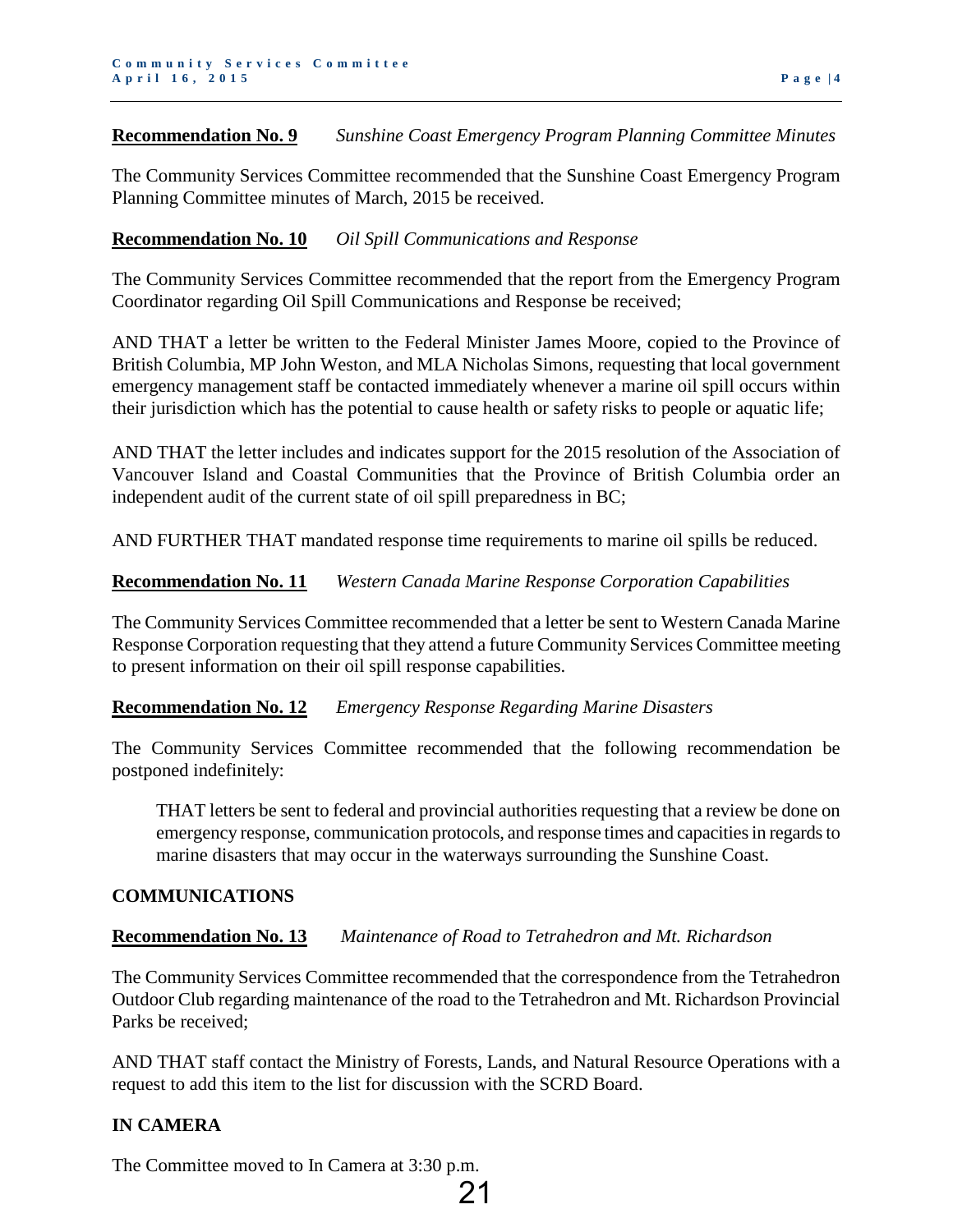*The public was excluded from attendance at the meeting in accordance with Section 90 (1) (K) of the Community Charter as "negotiations and related discussions respecting the proposed provision of a municipal service that are in their preliminary stages…" will be discussed;* 

*AND THAT Alice Lutes, Alternate Director for the District of Sechelt, be authorized to be in attendance for the In Camera meeting.* 

The Committee moved out of In Camera at 3:48 p.m.

**ADJOURNMENT** 3:48 p.m.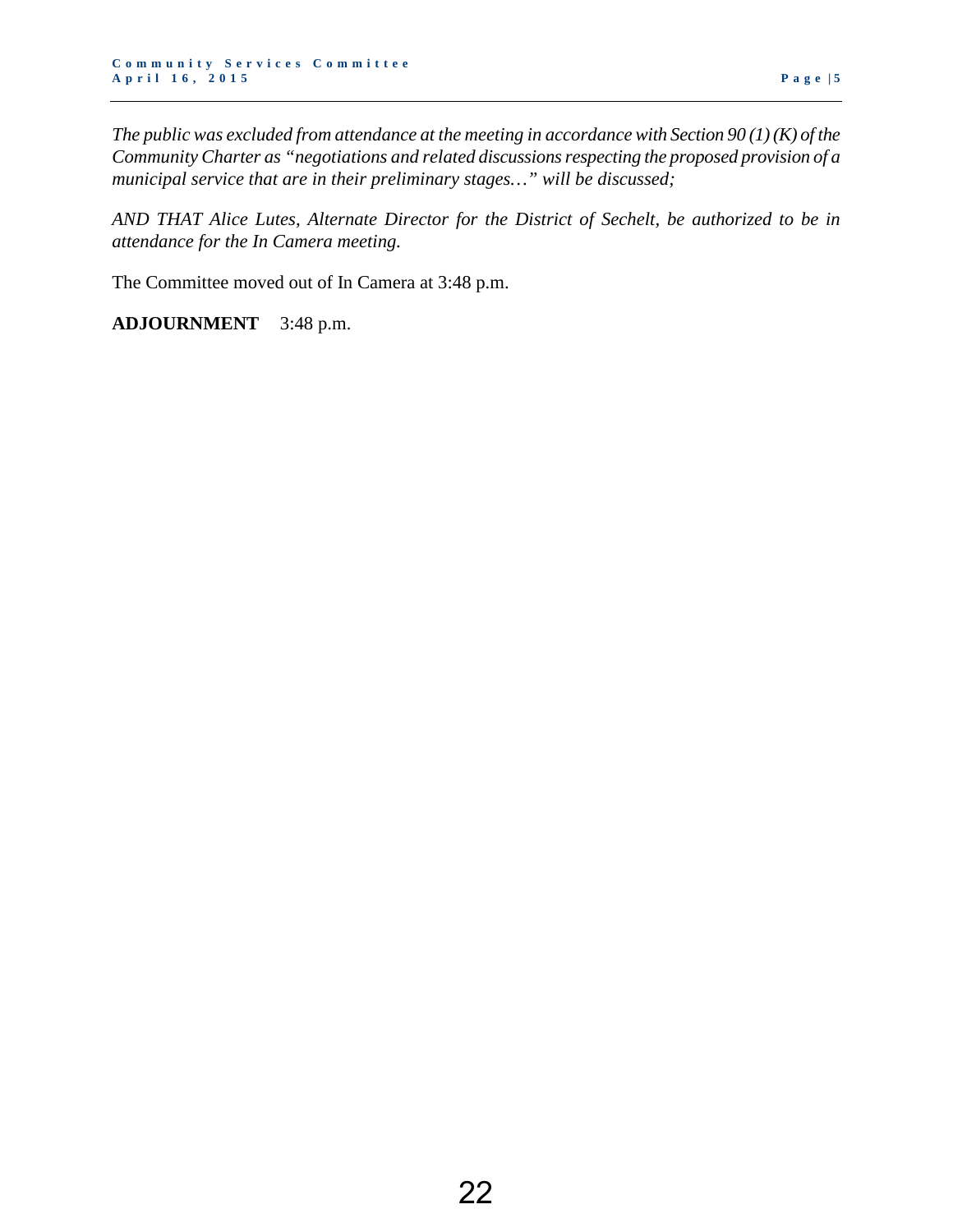#### **SUNSHINE COAST REGIONAL DISTRICT ZONING AMENDMENT BYLAW No. 675.2, 2015**

<span id="page-25-0"></span>A bylaw to amend the "Halfmoon Bay Official Community Plan Bylaw No. 675, 2013".

The Board of Directors of the Sunshine Coast Regional District, in open meeting assembled, enacts as follows:

#### **PART A - CITATION**

.

1. This bylaw may be cited as the "Halfmoon Bay Official Community Plan Amendment Bylaw No. 675.2, 2015".

#### **PART B – AMENDMENT**

- 2. Section '9.b. Residential Land Use Policies' be amended by adding the following text:
	- 9.32 The minimum parcel area may be reduced to provide for subdivision of a single parcel without amendment to this Plan:
		- 1) Where there had been a significant change, such as the introduction of SCRD water supply service, to the property since the OCP was adopted;

#### or

- 2) Subject to the following conditions:
	- (a) The parcel is zoned and of sufficient area to allow for two dwellings;
	- (b) Each parcel created by the subdivision will be limited to one single-family dwelling in addition to other uses permitted in *Sunshine Coast Regional District Zoning Bylaw No. 310, 1987.*
	- (c) The parcel must be at least twice the area of the average parcel in the neighbourhood. Calculation of the average area shall not include the subject parcel. The neighbourhood:
		- (i) is those properties with the same Official Community Plan land use designation,
		- (ii) is within the same zone and subdivision district as set out in *Sunshine Coast Regional District Zoning Bylaw No. 310, 1987*;
		- (iii) is within 150 metres of the subject property's parcel boundary; and
		- (iv) does not include bare land strata properties.
	- (d) Waste water treatment/septic fields provision meets Ministry of Health requirements as demonstrated in a report provided by a qualified professional;
	- (e) Meet the requirements set out in section 402 and 403 of *Sunshine Coast Regional District Zoning Bylaw No. 310, 1987* regarding minimum contiguous area;
	- (f) The subject property is to be connected to the SCRD water supply service if provided.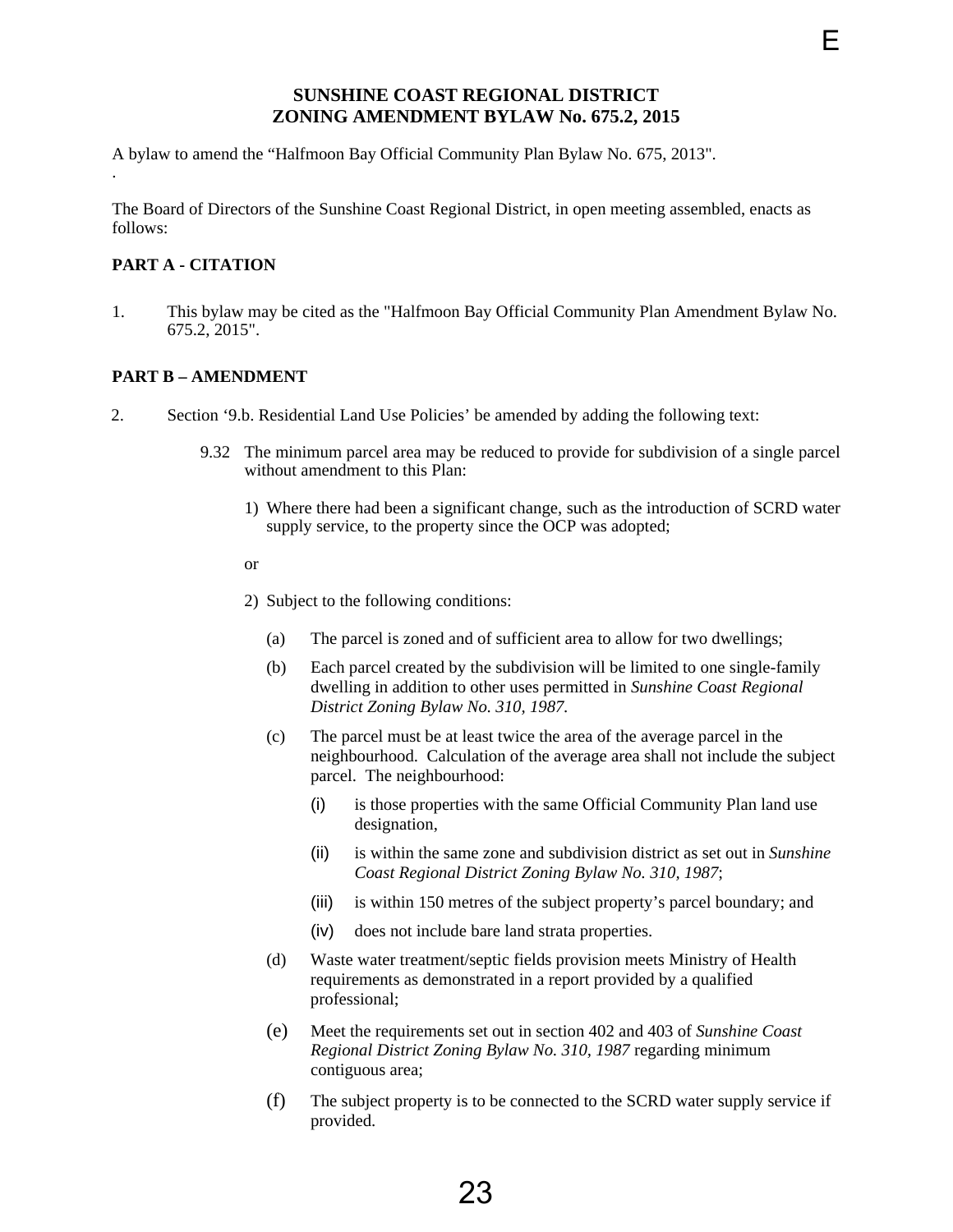# **PART C - ADOPTION**

|                                                                                                                                                                                                                                        | Corporate Officer |              |             |
|----------------------------------------------------------------------------------------------------------------------------------------------------------------------------------------------------------------------------------------|-------------------|--------------|-------------|
| <b>ADOPTED</b> this                                                                                                                                                                                                                    | DAY OF            | <b>MONTH</b> | <b>YEAR</b> |
| <b>READ A THIRD TIME this</b>                                                                                                                                                                                                          | DAY OF            | <b>MONTH</b> | <b>YEAR</b> |
| PUBLIC HEARING HELD PURSUANT TO<br>THE LOCAL GOVERNMENT ACT this                                                                                                                                                                       | DAY OF            | <b>MONTH</b> | <b>YEAR</b> |
| CONSIDERED IN CONJUNCTION WITH THE<br>SUNSHINE COAST REGIONAL DISTRICT<br>FINANCIAL PLAN AND ANY APPLICABLE WASTE<br>MANAGEMENT PLANS AND THE 10-YEAR WATER<br>PLAN PURSUANT TO SECTION 882 OF THE LOCAL<br><b>GOVERNMENT ACT this</b> | DAY OF            | <b>MONTH</b> | <b>YEAR</b> |
| <b>READ A SECOND TIME this</b>                                                                                                                                                                                                         | DAY OF            | <b>MONTH</b> | <b>YEAR</b> |
| READ A FIRST TIME this                                                                                                                                                                                                                 | DAY OF            | <b>MONTH</b> | <b>YEAR</b> |
| PURSUANT TO SECTION 879 OF THE LOCAL<br><b>GOVERNMENT ACT CONSULTATION</b><br>REQUIREMENTS CONSIDERED this                                                                                                                             | DAY OF            | <b>MONTH</b> | <b>YEAR</b> |

Chair

N:\Planning & Development\6480 OCP Area B\6480-20 Official Community Plan\675.2 (Lindsey)\Bylaw 675.2 for first reading.docx